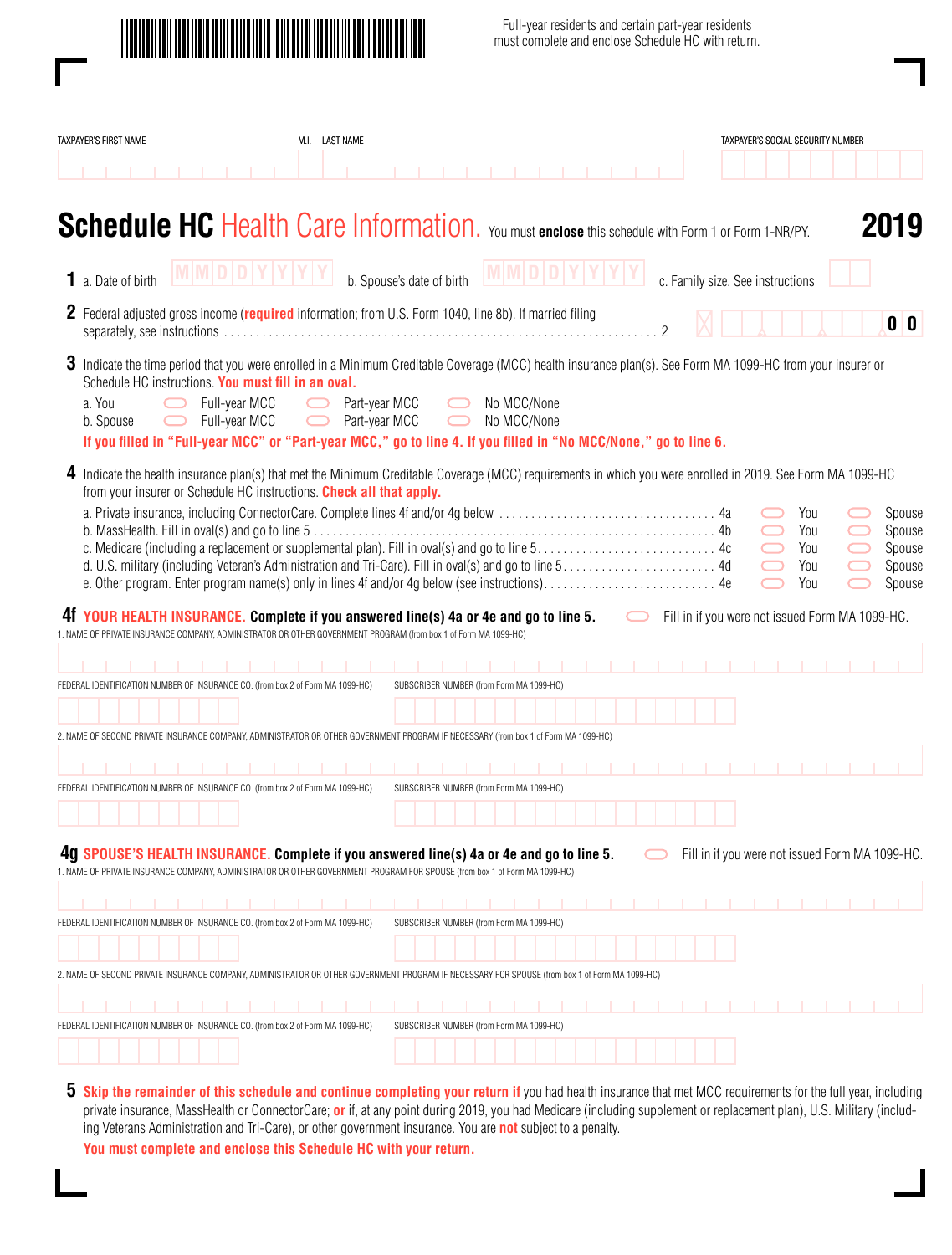**IF YOU HAD HEALTH INSURANCE THAT MET MCC REQUIREMENTS FOR THE FULL YEAR, INCLUDING PRIVATE INSURANCE, MASSHEALTH OR CONNECTORCARE, OR IF YOU HAD MEDICARE, U.S.MILITARY OR OTHER GOVERNMENT INSURANCE AT ANY POINT DURING 2019, YOU ARE NOT SUBJECT TO A PENALTY. SKIP THE REMAINDER OF SCHEDULE HC AND CONTINUE COMPLETING YOUR TAX RETURN.**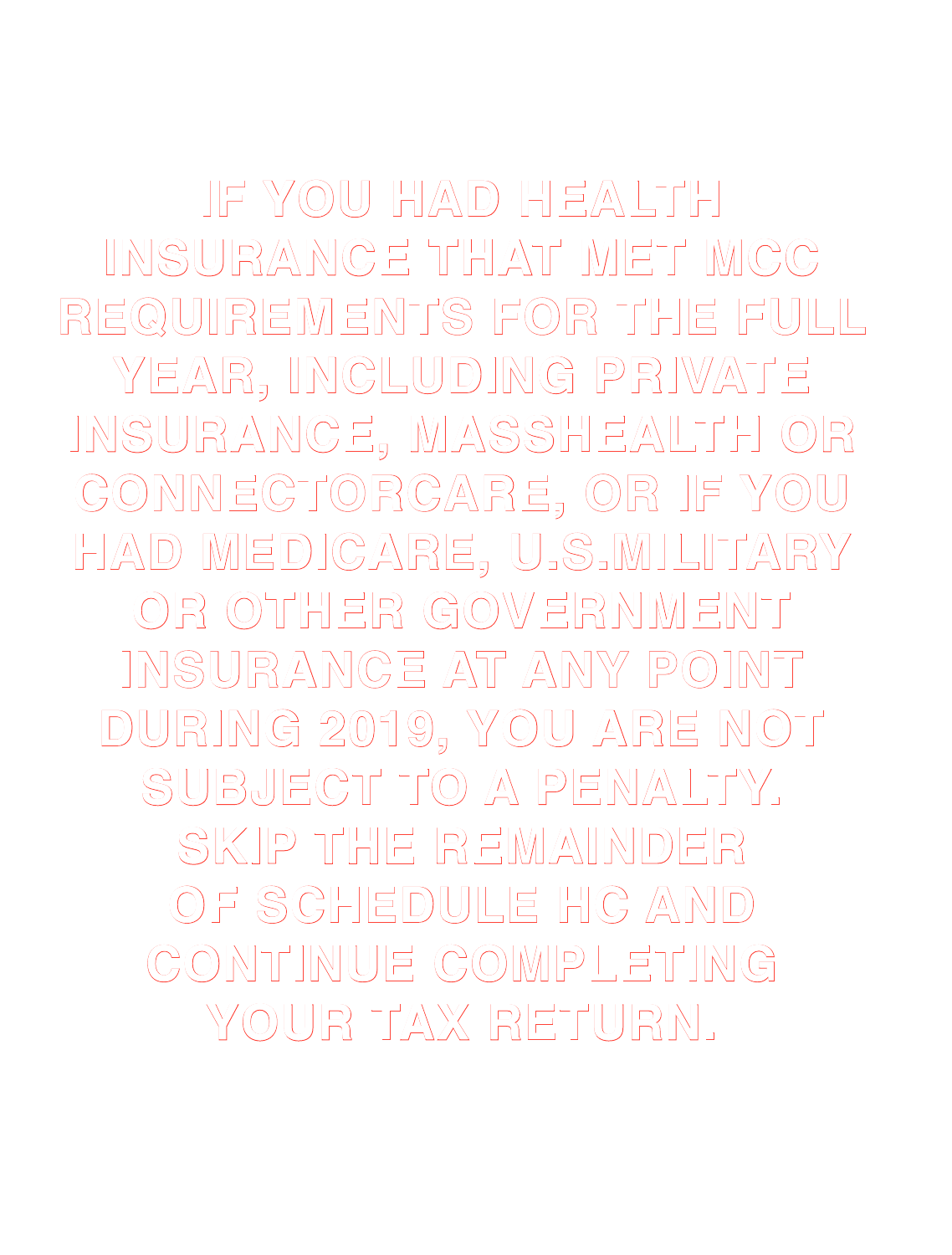

#### **2019 SCHEDULE HC, PAGE 2**

| TAXPAYER'S FIRST NAME | M1<br>IVI.I | LAST NAME |  |  |  |  |  |  |  |  |  | TAXPAYER'S SOCIAL SECURITY NUMBER |  |  |
|-----------------------|-------------|-----------|--|--|--|--|--|--|--|--|--|-----------------------------------|--|--|
|                       |             |           |  |  |  |  |  |  |  |  |  |                                   |  |  |

### **Schedule HC** Uninsured for All or Part of 2019. Do not complete if you are not subject to a penalty.

- **6** Was your income in 2019 at or below 150% of the federal poverty level? (See worksheet). . . 6 Yes No If you answer **Yes**, **you are not subject to a penalty in 2019. Skip the remainder of this schedule and complete your tax return**. If you answer **No** and you were enrolled in a health insurance plan that met the Minimum Creditable Coverage (MCC) requirements for part, but not all, of 2019, go to line 7. If you answer **No** and you had no insurance or you were enrolled in a plan that did not meet the MCC requirements during the period that the mandate applied, go to line 8a.
- **7** Complete this section **only** if you, and/or your spouse if married filing jointly, were enrolled in a health insurance plan(s) that met the Minimum Creditable Coverage (MCC) requirements for part, but not all of 2019. Fill in the ovals below for the months that met the MCC requirements, as shown on Form MA 1099-HC. If you did not receive this form, fill in the ovals for the months you were covered by a plan that met the MCC requirements at least **15 days or more**. If, during 2019, you **turned 18**, you were a **part-year resident** or a taxpayer was **deceased**, fill in the oval(s) below for the month(s) that met the MCC requirements during the period that the mandate applied. See instructions.

You may **only** fill in the oval(s) for the month(s) you had health insurance that met MCC requirements. If you had health insurance, but it did not meet MCC requirements, you must skip this section and go to line 8a.

#### **MONTHS COVERED BY HEALTH INSURANCE THAT MET MINIMUM CREDITABLE COVERAGE**

|  | FFR | MARCH | APRIL | <b>MAY</b> | JUNE | JULY AUG SEPT OCT NOV DEC |  |  |
|--|-----|-------|-------|------------|------|---------------------------|--|--|
|  |     |       |       |            |      |                           |  |  |
|  |     |       |       |            |      |                           |  |  |

 If you had four or more consecutive months either with no insurance or insurance that did not meet the MCC requirements (four or more blank ovals in a row), go to line 8a. Otherwise, a penalty does not apply to you in 2019. **You are not subject to a penalty in 2019. Skip the remainder of this schedule and complete your tax return**.

### **Schedule HC** Religious Exemption and Certificate of Exemption

Do not complete if you are not subject to a penalty.

**8** a. **Religious exemption.** Are you claiming an exemption from the requirement to purchase health insurance based on your sincerely-held religious beliefs that cause you to object to substantially all forms of treatment covered by health insurance?

| 8а. | You               | Yes  | No<br>$\sim$ |
|-----|-------------------|------|--------------|
|     | Spouse • Yes • No | $ -$ |              |

 If you answer **Yes**, go to line 8b. If you answer **No**, go to line 9. If you are filing a joint return and one spouse answers **Yes** but the other spouse answers **No**, see instructions.

b. If you are claiming a religious exemption in line 8a, did you receive medical health care during the 2019 tax year?

|  |  |                                                                                                                 | 8b. You • Yes • No          |  |
|--|--|-----------------------------------------------------------------------------------------------------------------|-----------------------------|--|
|  |  |                                                                                                                 | Spouse $\Box$ Yes $\Box$ No |  |
|  |  | the contract of the contract of the contract of the contract of the contract of the contract of the contract of | .                           |  |

 If you answer **No** to line 8b, **you are not subject to a penalty in 2019. Skip the remainder of this schedule and continue completing your tax return.** If you answer **Yes** to line 8b, go to line 9. If you are filing a joint return and one spouse answers **Yes** but the other spouse answers **No**, see instructions.

**9 Certificate of exemption.** Have you obtained a Certificate of Exemption issued by the Massachusetts Health Connector for the 2019 tax year?

|  | 9. You $\qquad \qquad$ Yes $\qquad \qquad$ No |  |  |
|--|-----------------------------------------------|--|--|
|  | Spouse • Yes • No                             |  |  |

 **Note:** If you received a Certificate of Exemption from the Federal shared responsibility requirement in 2019, issued by the Federal Health Insurance Marketplace, do not enter that information in line 9.

 If you answer **Yes**, enter the certificate number below, **you are not subject to a penalty in 2019. Skip the remainder of this schedule and continue completing your tax return.** If you answer **No** to line 9, go to line 10. If you are filing a joint return and one spouse answers **Yes** but the other spouse answers **No**, see instructions.

YOUR MASSACHUSETTS CERTIFICATE NUMBER SPOUSE'S MASSACHUSETTS CERTIFICATE NUMBER

**BE SURE TO ENCLOSE SCHEDULE HC WITH YOUR RETURN.**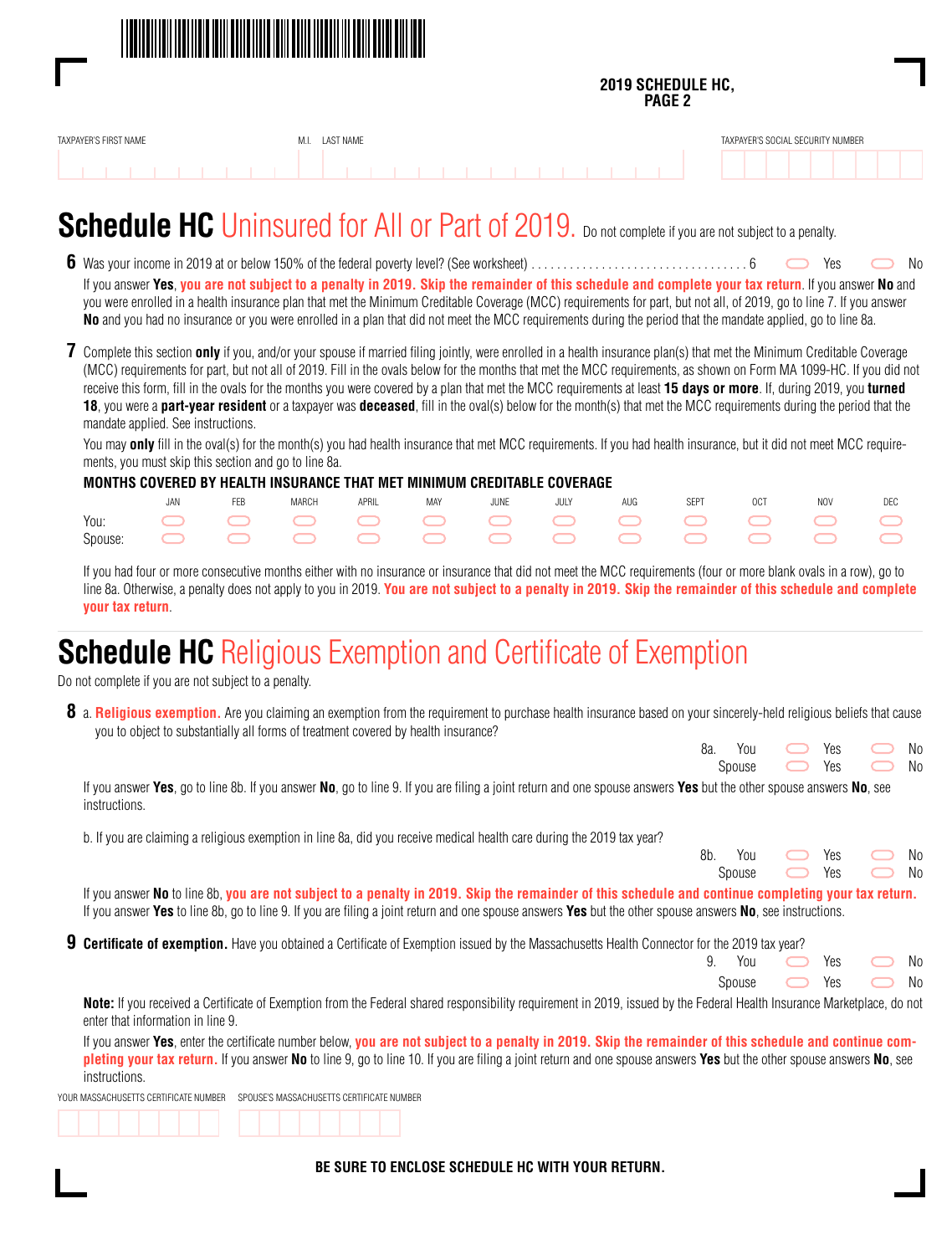

#### **2019 SCHEDULE HC, PAGE 3**

| TAXPAYER'S FIRST NAME | LAST NAME |  |  |  |  |  |  |  |  |  | TAXPAYER'S SOCIAL SECURITY NUMBER |  |
|-----------------------|-----------|--|--|--|--|--|--|--|--|--|-----------------------------------|--|
|                       |           |  |  |  |  |  |  |  |  |  |                                   |  |

### **Schedule HC** Affordability as Determined By State Guidelines

Do not complete if you are not subject to a penalty.

 **Note:** This section will require the use of worksheets and tables. You must complete the worksheet(s) to determine if health insurance was affordable to you during the 2019 tax year.

**10** Did your employer offer affordable health insurance that met the minimum creditable coverage requirements as determined by completing the Schedule HC Worksheet for Line 10?

|                                                                                                                                                                                                                                                           | 10. | You    | Yes | N <sub>0</sub> |
|-----------------------------------------------------------------------------------------------------------------------------------------------------------------------------------------------------------------------------------------------------------|-----|--------|-----|----------------|
|                                                                                                                                                                                                                                                           |     | Spouse | Yes | N <sub>0</sub> |
| If your employer did not offer health insurance that met the minimum creditable coverage requirements, you were not eligible for health insurance offered by your<br>employer, you were self-employed or you were unemployed, fill in the <b>No</b> oval. |     |        |     |                |
| If you answer No, go to line 11. If you answer Yes, go to the Health Care Penalty Worksheet to calculate your penalty amount.                                                                                                                             |     |        |     |                |
| 11 Were you eligible for government-subsidized health insurance as determined by completing the Schedule HC Worksheet for Line 11?                                                                                                                        |     |        |     |                |
|                                                                                                                                                                                                                                                           |     | You    | Yes | N <sub>0</sub> |
|                                                                                                                                                                                                                                                           |     | Spouse | Yes | No.            |
| If you answer No, go to line 12. If you answer Yes, go to the Health Care Penalty Worksheet to calculate your penalty amount.                                                                                                                             |     |        |     |                |
| 12 Were you able to purchase affordable private health insurance that met the minimum creditable coverage requirements as determined by completing the Schedule HC<br>Worksheet for Line 12?                                                              |     |        |     |                |

| 12. You <a>&gt; Yes <a> No</a></a> |  |  |
|------------------------------------|--|--|
| Spouse • Yes • No                  |  |  |

 If you answer **No**, you are not subject to a penalty. **Continue completing your tax return.** If you answer **Yes**, go to the Health Care Penalty Worksheet to calculate your penalty amount.

### **Schedule HC** Complete Only If You Are Filing an Appeal

#### **You must complete the Health Care Penalty Worksheet to determine your penalty amount before completing this section.**

 You may have grounds to appeal if you were unable to obtain affordable insurance that met the minimum creditable coverage requirements in 2019 due to a hardship or other circumstances. The grounds for appeal are explained in more detail in the instructions. If you believe you have grounds for appealing the penalty, fill in the oval(s) below. The appeal will be heard by the Massachusetts Health Connector. By filling in the oval below, you (or your spouse if married filing jointly) are authorizing DOR to share information from your tax return, including this schedule, with the Massachusetts Health Connector for purposes of deciding your appeal.

#### **Important information if you are filing an appeal:**

 **You will receive a follow-up letter asking you to state your grounds for appeal in writing, and submit supporting documentation. Failure to respond to that letter within the time specified in the letter will lead to dismissal of your appeal and will result in a future assessment of a penalty.**

 Once your documentation is received, it will be reviewed by the Massachusetts Health Connector and you may be required to attend a hearing on your case. You will be required to file your claims under the pains and penalties of perjury.

Note: If you are filing an appeal, make sure you have calculated the penalty amount that you are appealing, but do not assess yourself or enter a penalty amount on your Form 1 or Form 1-NR/PY. Also, do not include any hardship documentation with this return. You will be required to submit substantiating hardship documentation at a later date during the appeal process.

**You:** I wish to appeal the penalty. I authorize DOR to share this tax return including this schedule with the Massachusetts Health Connector for purposes of deciding this appeal.

 **Spouse:** I wish to appeal the penalty. I authorize DOR to share this tax return including this schedule with the Massachusetts Health Connector for purposes of deciding this appeal.

#### **BE SURE TO ENCLOSE SCHEDULE HC WITH YOUR RETURN.**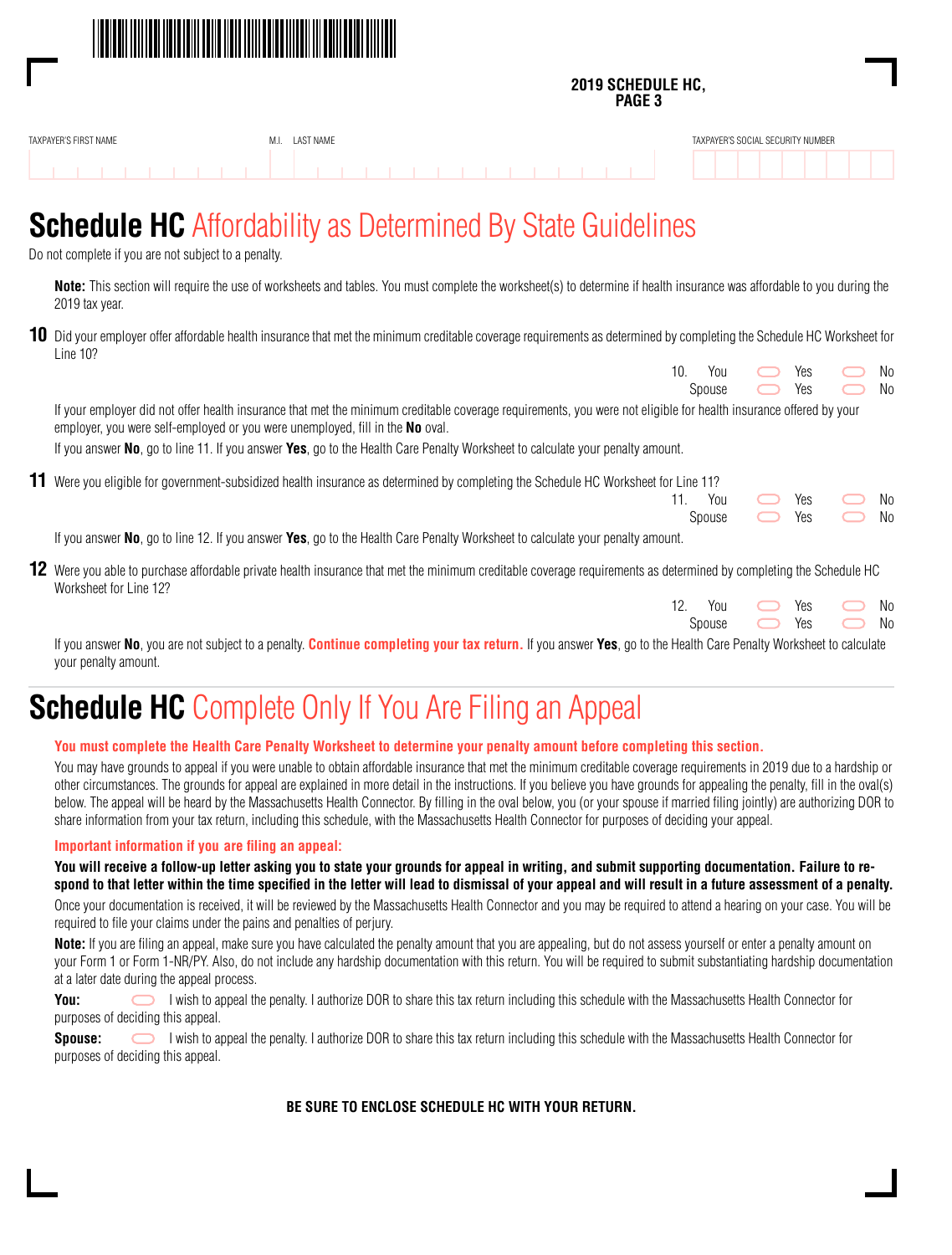# 2019 Massachusetts **Schedule HC** Health Care

## Special Section on Minimum Creditable Coverage

#### **What is "Minimum Creditable Coverage" (MCC)?**

It's the minimum level of health insurance benefits that adult tax filers need to be considered insured and avoid tax penalties in Massachusetts.

**Note:** MCC is not the same as Minimum Essential Coverage, which is the type of coverage adult tax filers and their dependents need in order to be considered insured by the federal government. Visit irs.gov for more information about the federal requirement to have insurance coverage.

#### **How do I know if my plan met MCC?**

Massachusetts-licensed health insurance companies must put an MCCcompliance notice on their health plans indicating whether they meet MCC requirements. Most do meet the MCC standards. If you received a Form MA 1099-HC from your insurer, that form will indicate whether your insurance met MCC requirements. For a list of plans that automatically meet MCC, please refer to the plans listed on this page.

#### **What if I did not receive a Form MA 1099-HC from my insurer?**

You can call your insurer or your employer's human resources department or benefits administrator for help, if you get health coverage through your job. If your insurer or your employer is unable to assist you, please refer to the "Benefits Required Under MCC" section on this page to see if your policy meets these requirements. If your plan meets all of the requirements, you may certify in line 3 of the Schedule HC that you were enrolled in a plan that met the MCC requirements during that time period.

#### **What if my plan did not meet MCC for all of 2019?**

If you were enrolled in a plan that did not meet the MCC requirements for all of 2019, you must fill in the "No MCC/None" oval in line 3 of the Schedule HC and follow the instructions on the Schedule HC. You will not be subject to a penalty if it is determined that you did not have access to affordable insurance that met MCC. If you had access to affordable insurance that met MCC but did not purchase it, you are subject to a penalty. However, if you are subject to a penalty, you may appeal and claim that the penalty should not apply to you. For more information about the grounds and procedure for appeals, go to page HC-4. No penalty will be imposed pending the outcome of your appeal.

#### **What if I was enrolled in an MCC plan for only part of the year?**

If you were enrolled in an MCC plan for only part of the year, you should fill in the "Part-Year MCC" oval in line 3 of the Schedule HC and go to line 4. In line 4, only provide the health insurance information for the MCC plan(s) you were enrolled in. Do not provide health insurance information in line 4 for a plan that did not meet the MCC standards.

#### **Benefits Required Under MCC**

For most plans, the 2019 "Minimum Creditable Coverage" standards include:

• Coverage for a comprehensive set of services (for example: doctor visits, hospital admissions, day surgery, emergency services, mental health and substance abuse, and prescription drug coverage);

- Doctor visits for preventive care, without a deductible;
- A cap on annual deductibles of \$2,000 for an individual and \$4,000 for a family;

• For plans with up-front deductibles or co-insurance on core services, an annual maximum on out-of-pocket spending of no more than \$7,900 for an individual and \$15,800 for a family;

• No caps on total benefits for a particular illness or for a single year;

• No policy that covers only a fixed dollar amount per day or stay in the hospital, with the patient responsible for all other charges;

- For policies that have a separate prescription drug deductible, it cannot exceed \$250 for an individual or \$500 for a family;
- All services must be provided to all of those covered (for example, a plan that covers dependents must extend maternity services to them); and
- No cap on prescription drug benefits.

#### **Other ways of meeting MCC:**

You automatically meet MCC if you are enrolled in:

• Medicare Part A or B;

• Any Qualified Health Plan purchased through the Massachusetts Health Connector or directly through a carrier, including ConnectorCare plans and catastrophic plans;

• MassHealth:

• A Student Health Insurance Plan (SHIP) offered in Massachusetts or another state;

• Eligibility for services through a tribal organization or the Indian Health Service;

- TRICARE;
- The U.S. Veterans Administration Health System;
- A health insurance plan offered by the federal government to federal employees or retirees;
- Peace Corps, VISTA or AmeriCorps or National Civilian Community Corps coverage; or
- A Pre-Existing Condition Insurance Plan (PCIP).

**Note:** A federally-qualified High Deductible Health Plan (HDHP) offered with a Health Savings Account (HSA) or Health Reimbursement Arrangement (HRA) may meet MCC if it complies with most of the benefits described above.

For more information on MCC requirements, visit the Health Connector's website at MAhealthconnector.org.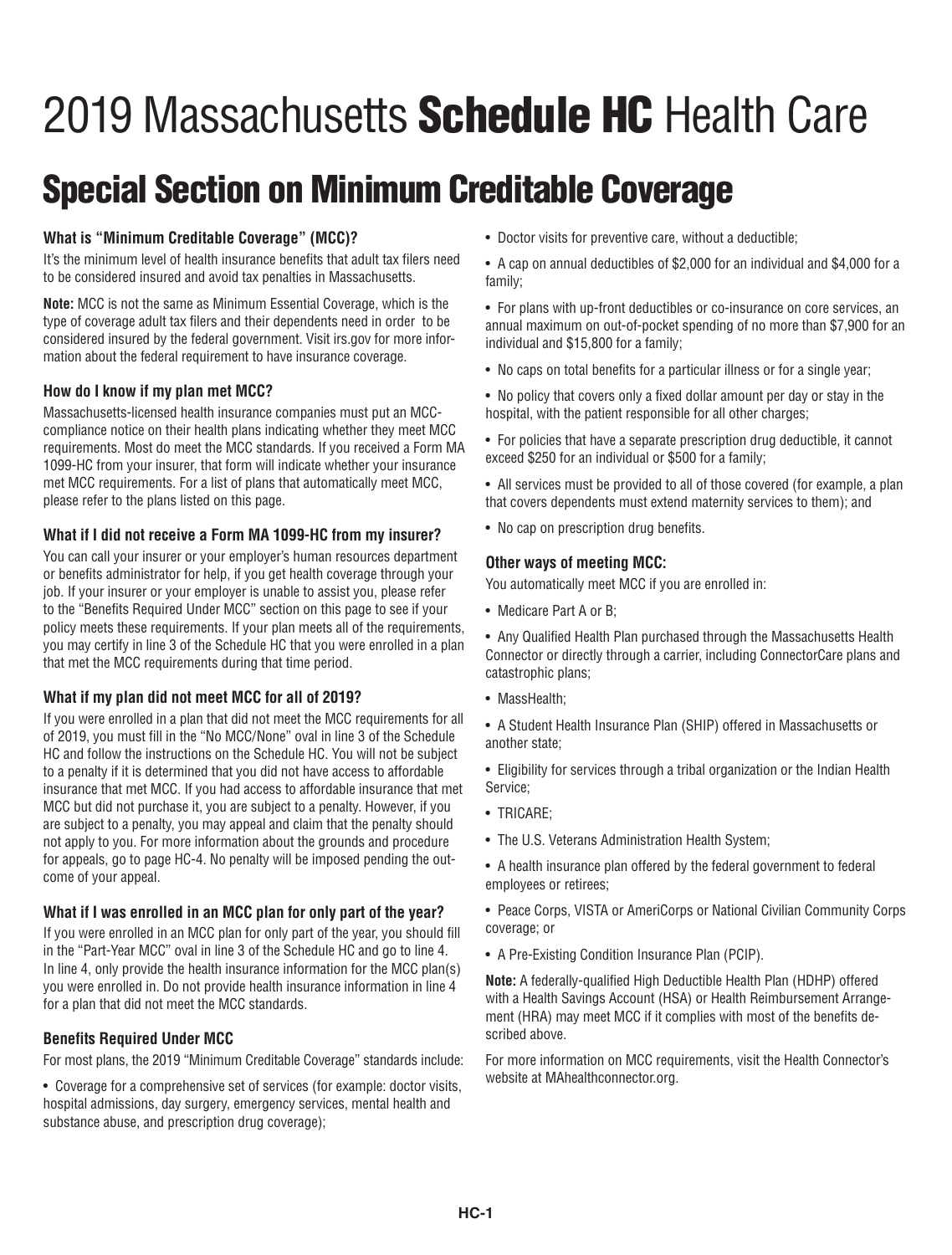## Schedule HC Instructions

### **Health Care Information**

The Massachusetts health care reform law requires most residents 18 and over with access to affordable health insurance to obtain it. More information about the health care reform law and how to purchase affordable health insurance is available at the Commonwealth Health Insurance Connector Authority's website at MAhealthconnector.org.

**Note:** The Affordable Care Act requires most individuals nationally with access to affordable health insurance to obtain it. This requirement is separate from the Massachusetts reform law requirements. Visit irs.gov for more information on the federal requirement.

### **Special Circumstances During 2019**

Read this section if, during 2019, you turned 18, moved into or out of Massachusetts or if you are filing a tax return on behalf of a deceased taxpayer to determine the period of time that the mandate to have health insurance applied to you.

**Note:** Schedule HC must be completed and filed if you fall into a "special circumstances" category.

**Turning 18.** If you turned 18 during 2019, the mandate to obtain and maintain health insurance applies to you beginning on the first day of the third month following the month of your birthday. For example, if your birthday is June 15, the mandate applies on September 1.

Part-year residents. If you moved into Massachusetts during 2019, the mandate to obtain and maintain health insurance applies to you beginning on the first day of third month following the month you became a resident of Massachusetts. For example, if you moved into Massachusetts on May 14, the mandate applies on August 1.

If you moved out of Massachusetts during 2019, the requirement to obtain and maintain health insurance applies to you up until the last day of the last full month you were a resident. For example, if you moved out of Massachusetts on July 10, the mandate applies up to June 30. And, if you moved out of Massachusetts on September 30, the mandate applies up to September 30.

**Note:** Part-year residents are **not** required to file Schedule HC if they were residents of Massachusetts for less than three full months.

**Deceased taxpayer.** If a taxpayer dies during 2019, the mandate to obtain and maintain health insurance applies to the deceased taxpayer up until the last day of the last full month the taxpayer was alive. For example, if a taxpayer died on August 4, the mandate applies up to July 31.

#### **Lines 1a and 1b. Date of Birth**

Enter your date of birth and the date of birth for your spouse (if married filing jointly).

**Taxpayers turning 18 during 2019.** Taxpayers with a date of birth on or after October 1, 2001 should only complete line 1 of Schedule HC because they are not subject to a penalty.

**Note:** Failure to enter this information will delay the processing of your return.

#### **Line 1c. Family Size**

Enter your family size, including yourself, your spouse (if living in the same household at any point during the year) and any dependents as claimed on Form 1, line 2b or Form 1-NR/PY, line 4b. If married filing separately **and** living in the same household at any point during the year, also be sure to include in line 1c any dependents claimed on your tax return and any dependents claimed by your spouse on your spouse's tax return.

**Note:** Failure to enter this information will delay the processing of your return.

#### **Line 2. Federal Adjusted Gross Income**

Enter your federal adjusted gross income (from U.S. Form 1040, line 8b). If married filing separately **and** living in the same household, each spouse must combine their income figures from their separate U.S. returns when completing this section. If you did not have a requirement to file a U.S. return, you must enter 0 in this section.

**Note:** Failure to enter this information will delay the processing of your return.

#### **Line 3. Your Health Insurance Status in 2019**

If you had health insurance in 2019, you must first determine if the insurance you had met the Minimum Creditable Coverage requirements. Your Form MA 1099-HC sent to you by your insurer will give you this information. Almost all state and government sponsored insurance plans, such as MassHealth, ConnectorCare and other Health Connector plans, Medicare, and health coverage for U.S. Military, including Veterans Administration and Tri-Care, meet these requirements.

**Important information:** The Health Safety Net is not health insurance, and thus it does not meet MCC requirements. If this is the only way in which your health care needs were paid for in 2019, you must fill in the No MCC/None oval in line 3 and go to line 6.

If you did not receive Form MA 1099-HC from your insurer, see the special section on MCC requirements. Once you have determined whether your coverage met the MCC requirements in 2019, enter the period of time that you were covered by the plan(s).

#### **Explanation of time periods for line 3 of Schedule HC**

◗ **Full-year MCC.** Fill in this oval if you had health insurance that met MCC requirements for the entire year of 2019 and go to line 4.

■ **Part-year MCC.** Fill in this oval if you had health insurance that met MCC requirements for only part of 2019 and go to line 4. This means for the other parts of 2019, you had no health insurance at all, health insurance that did not meet MCC requirements or a combination of both.

◗ **No MCC/None.** Fill in this oval if you did not, at any point in 2019, have health insurance that met MCC requirements. For example, either you did not have any health insurance at all in 2019, or you only had health insurance that did not meet MCC requirements and then go to line 6.

If married filing jointly, you must respond for yourself and your spouse. If you (or your spouse, if married filing jointly) had **Full-Year** or **Part-Year MCC**, go to line 4. If you (or your spouse, if married filing jointly) had **No MCC/None**, go to line 6. If married filing jointly, and only one spouse had **Full-Year** or **Part-Year MCC**, you must complete line 4 with information regarding the spouse who had **Full-Year** or **Part-Year MCC**, and must go to line 6 for the spouse who had **No MCC/None**. If married filing separately, you only have to respond for yourself, not your spouse.

**Note:** Failure to enter this information will delay the processing of your return.

**Special Circumstances — Important Information:** If, during 2019, you turned 18, moved into or out of Massachusetts or if you are filing a tax return on behalf of a deceased taxpayer, you must first determine the period of time that the mandate applied to you. See the Special Circumstances section on this page for additional information. If you had health insurance that met the Minimum Creditable Coverage requirements for the entire period that the mandate applied to you, fill in the **Full-Year MCC** oval in line 3. If you met the requirements for only part of the time that the mandate applied to you, fill in the **Part-Year MCC** oval. If you had no insurance or insurance that did not meet the MCC requirements for the period of time that the mandate applied to you, fill in the **No MCC/None** oval.

#### **Line 4. Your Health Insurance Plan Information**

If you indicated in line 3 that you were enrolled in a health insurance plan that met the Minimum Creditable Coverage requirements for all or part of 2019, you must now fill in the oval that matches your plan. If you had more than one plan in 2019, fill in all of the ovals that apply for you and your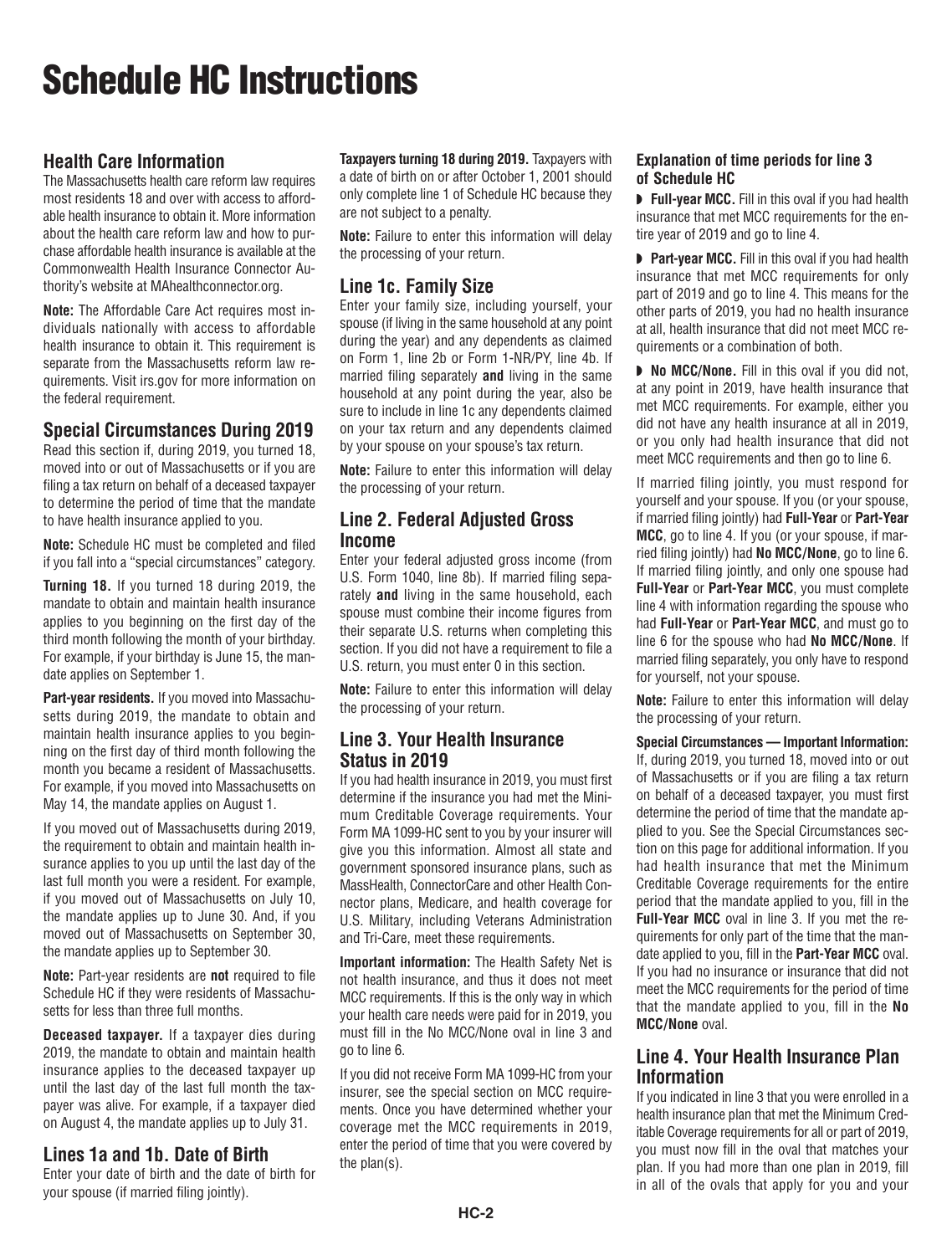spouse, if married filing jointly, and follow the instructions.

**Line 4a.** If you (and/or your spouse if married filing jointly) were enrolled in private health insurance, including ConnectorCare, fill in the oval(s) in line 4a and complete line 4f (for you) and/or 4g (your spouse) using Form(s) MA 1099-HC. This form will be issued to you by your health insurance carrier or administrator, no later than January 31, 2020.

**Note:** If you received Form(s) MA 1099-HC, be sure to attach to Schedule HC. If you did not receive Form(s) MA 1099-HC, fill in the oval(s) in lines 4f (for you) and/or 4g (your spouse), and enter the name of your insurance carrier or administrator and your subscriber number in line 4f and/or 4g and go to line 5. This information should be on your insurance card. If you do not know this information, contact your insurer or your Human Resources Department if your insurance is through your employer.

**Note:** Generally, employees or retirees of the federal, state or local governments have private health insurance and should fill in the oval(s) in line 4a and complete line 4f (for you) and/or line 4g (your spouse) and then go to line 5.

**Note:** If you (and/or your spouse if married filing jointly) obtained MCC through a health arrangement provided by an established religious organization comprised of individuals with sincerely held religious beliefs, fill in the oval for line 4a and complete line 4f (for you) and/or line 4g (for your spouse).

If you and your spouse were enrolled in the same health insurance, you must complete both line 4f (for you) and 4g (your spouse).

**Line 4b.** If you (and/or your spouse if married filing jointly) were enrolled in MassHealth fill in the Yes oval(s) in line 4b and go to line 5.

**Line 4c.** If you (and/or your spouse if married filing jointly) were enrolled in Medicare (including a replacement or supplemental plan), fill in the oval(s) in line 4c and then go to line 5.

**Note:** Fill in the Medicare oval(s) even if you have a supplemental or replacement plan that you may have purchased on your own.

**Line 4d.** If you (and/or your spouse if married filing jointly) were enrolled in a U.S. Military plan (including Veterans Administration and Tri-Care), fill in the oval(s) in line 4d and then go to line 5.

**Line 4e.** If you (and/or your spouse if married filing jointly) were enrolled in Other government health coverage fill in the oval(s) in line 4e and complete line 4f (for you) and/or 4g (your spouse) by entering the program name(s) only.

"**Other government health coverage**" includes comprehensive government-subsidized plans such as care provided at a correctional facility or by an Indian Health Service provider or tribally-operated facility. Taxpayers who receive MassHealth should fill in the oval on line 4b. Taxpayers who receive ConnectorCare should fill in the oval on line 4a. Taxpayers who receive health care through the Health Safety Net (formerly known as the Uncompensated Care Pool) should not fill in any oval in line 4 because the Health Safety Net is not health insurance, and thus it does not meet Minimum Creditable Coverage requirements.

**Lines 4f and 4g.** Complete only if you filled in oval(s) in line(s) 4a or 4e. Enter information in lines 4f and 4g on up to two insurance carriers each, if you (and/or your spouse if married filing jointly) were covered by multiple insurers in 2019.

**Note:** If you filled in the oval(s) in line 4e, only enter the name of the program or organization. If you were eligible for services through the Indian Health Service or a tribal organization, enter "Indian Health" on this line. After completing lines 4f and 4g, go to line 5.

If you (and/or your spouse if married filing jointly) had health insurance from more than two insurance carriers, fill out Schedule HC-CS, Health Care Continuation Sheet. If you file Schedule HC-CS, report your two most recent insurance carriers first on Schedule HC and use Schedule HC-CS to report the additional insurance carriers for yourself (and/or your spouse if married filing filing jointly). Schedule HC-CS is available on DOR's website at mass.gov/dor.

#### **Line 5. Instructions After Completing Lines 3 and 4**

If your health insurance met the Minimum Creditable Coverage requirements for all of 2019, you are not subject to a penalty. Skip the remainder of this schedule and continue completing your tax return. If you were enrolled in Medicare, U.S. Military (including Veterans Administration and Tri-Care), or other government insurance, not including MassHealth, at any point during 2019, you are not subject to a penalty. Skip the remainder of this schedule and continue completing your tax return. Be sure to enclose page 1 of Schedule HC with your return.

If you had health insurance that met the MCC requirements for only part of the year in 2019 or if you had no insurance in 2019, go to line 6.

#### **Line 6. Federal Poverty Level**

Individuals with income at or below 150% of the Federal Poverty Level (FPL) are not subject to a penalty for failure to purchase health insurance. Complete the Line 6, Federal Poverty Worksheet to determine if your income in 2019 was at or below 150% of the Federal Poverty Level.

**Note for MassHealth enrollees:** If you did not receive a Form MA 1099-HC and you answered No to line 6, please call Mass Health at 1-866-682-6745 for a copy. Taxpayers who receive ConnectorCare should call their health plan for a copy of Form MA 1099-HC. If you answered Yes to line 6, you do not need to complete this section and you do not need a Form MA 1099-HC. If you answered Yes to line 6, you are not subject to a penalty. Skip the remainder of Schedule HC and continue completing your return. Be sure to enclose pages 1 and 2 of Schedule HC with your return.

#### **Line 7. Months Covered by Minimum Creditable Coverage Health Insurance**

Complete this section only if you (and/or your spouse if married filing jointly) were enrolled in a health insurance plan(s) that met Minimum Creditable Coverage requirements for part, but not all, of 2019. You are considered to have coverage for part of 2019 if you had coverage for at least 1 but less than 12 months.

If you were enrolled in a private health insurance plan that met MCC requirements (such as coverage provided by your employer or purchased on your own) or government-sponsored health insurance (such as MassHealth), fill in the oval(s) for the months you were covered in 2019, using the information from Form(s) MA 1099-HC.

If you did not receive a Form MA 1099-HC from your insurer, fill in the oval(s) for each month in which you had coverage that met MCC requirements for 15 days or more. If you had coverage in any month for 14 days or less, you must leave the oval(s) blank.

If you have four or more consecutive months either with no insurance or insurance that did not meet MCC requirements (four or more blank ovals in a row), go to line 8a. Otherwise, you are not subject to a penalty. Skip the remainder of Schedule HC and continue completing your return. Be sure to enclose pages 1 and 2 of Schedule HC with your return.

If you are filing a joint return and one spouse has three or fewer blank ovals in a row, and the other spouse has four or more blank ovals in a row, the spouse with three or fewer blank ovals in a row is not subject to a penalty and should skip the remainder of Schedule HC. The spouse with four or more blank ovals in a row must go to line 8a.

#### **Special Circumstances During 2019**

**Note:** Schedule HC must be completed and filed even if you fall into a "Special Circumstances"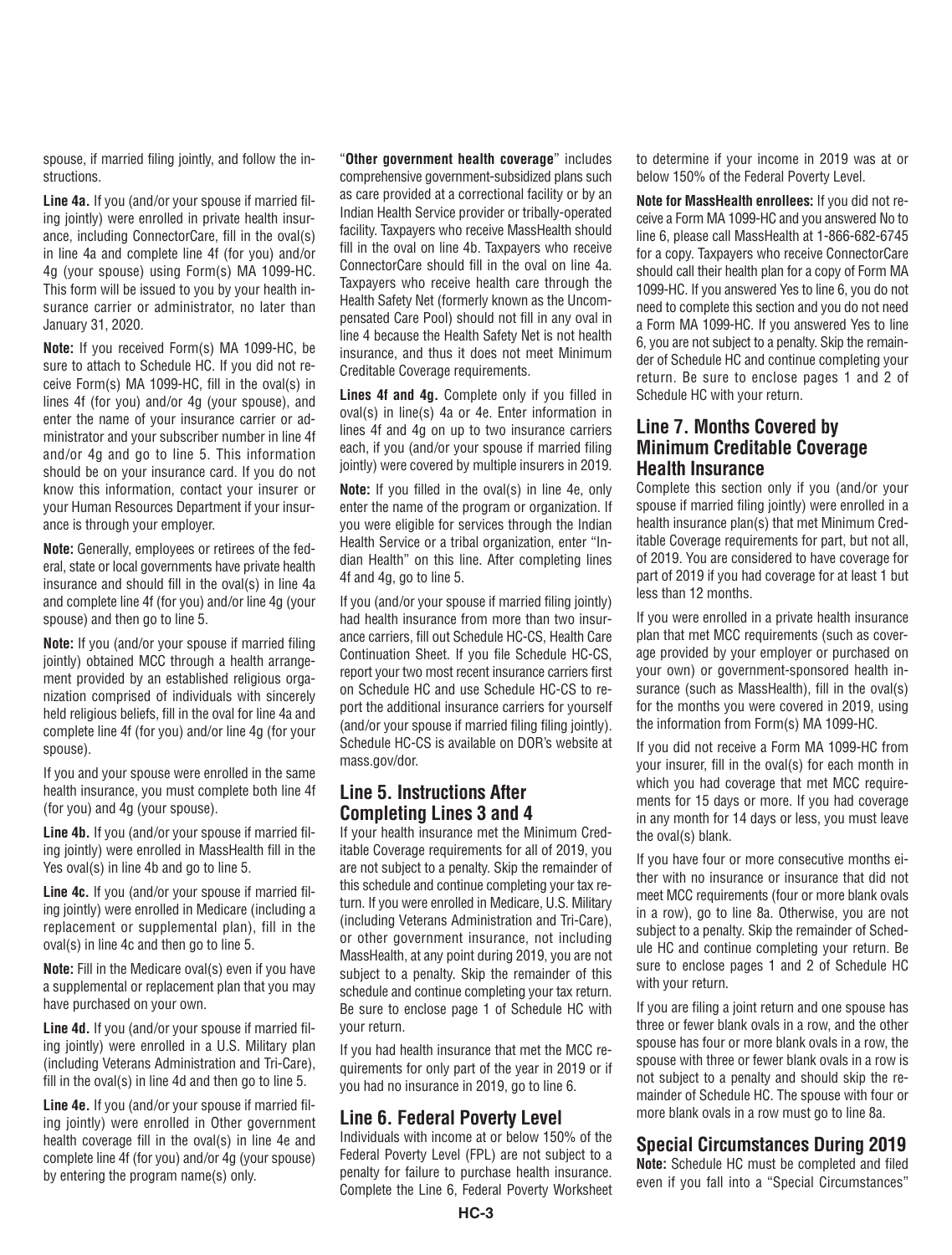category. Also, do not count the months that the mandate did not apply when determining if you have four or more consecutive months without health insurance.

**Turning 18.** If you turned 18 during 2019, the mandate to maintain and obtain health insurance applies to you beginning on the first day of the third month following the month of your birthday. For example, if your birthday is June 15, the mandate applies on September 1. In this example, do not count the months of January through August be cause the mandate did not apply.

**Part-year residents.** If you moved into Massachusetts during 2019, the mandate to obtain and maintain health insurance applies to you beginning on the first day of the third month following the month you became domiciled in (a resident of) Massachusetts. For example, if you moved into Massachusetts on May 14, the mandate applies on August 1. In this example, do not count the months of January through July because the mandate did not apply.

If you moved out of Massachusetts during 2019, the mandate to obtain and maintain health insurance applies to you up until the last day of the last full month you were a resident. For example, if you moved out of Massachusetts on July 10, the mandate applies up to June 30. In this example, do not count the months of July through December because the mandate did not apply.

**Deceased taxpayer.** If a taxpayer died during 2019, the mandate to obtain and maintain health insurance applies to the deceased taxpayer up until the last day of the last full month the taxpayer was alive. For example, if a taxpayer died on August 4, the mandate applies up to July 31. In this example, do not count the months of August through December because the mandate did not apply.

#### **Line 8. Religious Exemption**

**Line 8a.** A religious exemption is available for any one who has a sincere religious belief that is the basis of refusal to obtain and maintain health insurance coverage. Fill in the Yes oval(s) if you are claiming a religious exemption from the requirement to purchase health insurance based on your sincerely held religious beliefs that cause you to object to substantially all forms of treatment covered by health insurance.

If you (and your spouse if married filing jointly) answer **Yes** to line 8a, go to line 8b.

If you (and your spouse if married filing jointly) answer **No** to line 8a, go to line 9.

If you are filing a joint return and one spouse answers **No** to line 8a but the other spouse answers **Yes**, the spouse who answered **Yes** must go to line 8b and the spouse who answered **No** must go to line 9.

**Line 8b.** If you are claiming a religious exemption but you received medical health care during tax year 2019, such as treatment during an emergency room visit, you may be subject to a penalty if it is determined that you could have afforded health insurance.

Medical health care excludes certain treatments such as preventative dental care, certain eye examinations and vaccinations. It also excludes a physical examination when required by a third party, such as a prospective employer. For additional information, see Department of Revenue regulation 830 CMR 111M.2.1, Health Insurance Individual Mandate; Personal Income Tax Return Requirements, available on the department's website at mass.gov/dor.

If you (and your spouse if married filing jointly) answer **Yes** on line 8a and **No** on line 8b, the penalty does not apply to you. Skip the remainder of Schedule HC and continue completing your tax return. Be sure to enclose pages 1 and 2 of Schedule HC with your return.

If you (and your spouse if married filing jointly) answered **Yes** on both lines 8a and 8b, go to line 9.

If you are filing a joint return and one spouse answers **No** to line 8b but the other spouse answers **Yes** to line 8b, the spouse who answered **No** is not subject to a penalty and should skip the remainder of Schedule HC. The spouse who answered **Yes** must go to line 9.

#### **Line 9. Certificate of Exemption**

The Massachusetts Health Connector provided certificates of exemption to qualified taxpayers who applied in 2019.

◗ If you have a "**Certificate of Exemption**" issued by the Massachusetts Health Connector for the 2019 tax year, a penalty does not apply to you. Fill in the **Yes** oval(s) in line 9 of Schedule HC and enter the certificate number in the space provided. **Note:** Only enter the **numbers** of the Certificate of Exemption. Do **not** enter letters, spaces or dashes. For example, if the certificate number on your Certificate of Exemption is AMLI123456-78, enter in the spaces provided 12345678. If married filing jointly and both spouses have a certificate, each spouse must enter their certificate number in the space provided. Skip the remainder of Schedule HC and continue completing your tax return. Be sure to enclose pages 1 and 2 of Schedule HC with your return.

◗ If you answered **No** to line 9, go to line 10.

■ If you are filing a joint return and one spouse an swers **Yes** to line 9 but the other spouse answers **No** to line 9, the spouse who answered **Yes** must enter the certificate number and skip the remainder of Schedule HC and the spouse who answered **No** must go to line 10.

For more information about Certificates of Exemption, visit the Massachusetts Health Connector's website at MAhealthconnector.org.

**Note:** If you received a Certificate of Exemption from the federal shared responsibility requirement in 2019, issued by the Federal Health Insurance Marketplace, do not enter that information in line 9.

#### **Lines 10, 11 and 12. Affordability As Determined By State Guidelines**

Taxpayers who had four or more consecutive months without health insurance that met Minimum Creditable Coverage in 2019 may be subject to a penalty if they had access to affordable health insurance that met MCC requirements.

#### **If you answered Yes in line 6 of Schedule HC indicating that your income was at or below 150% of the Federal Poverty Level, or**

#### **If you had three or fewer blank ovals in a row as shown in line 7,**

you are not subject to a penalty and should skip the remainder of Schedule HC and continue completing your tax return. Be sure to enclose pages 1 and 2 of Schedule HC with your return.

You must complete the Schedule HC Worksheets for Lines 10, 11 and 12 if you were uninsured for all of 2019 or if you had four or more consecutive months without health insurance (four or more blank ovals in a row in the Months Covered by Health Insurance That Met Minimum Creditable Coverage section of line 7).

To complete these worksheets, you will need to have your completed 2019 U.S. Form 1040. You also will need to know how much it would have cost you to enroll in any health insurance plan offered by an employer in 2019. An employer's Human Resources Department should be able to provide this amount to you. Be sure to enclose pages 1 to 3 of Schedule HC with your return.

#### **Filing an Appeal**

If you are subject to a state penalty for not obtaining health insurance in 2019, you have the right to appeal. The appeal will be heard by the Massachusetts Health Connector, an independent state body. **Note:** There is no longer a federal penalty. Visit irs.gov for more information on federal requirements.

In your appeal, you may claim that the penalty should not apply to you. You may claim that you could not afford insurance in 2019 because you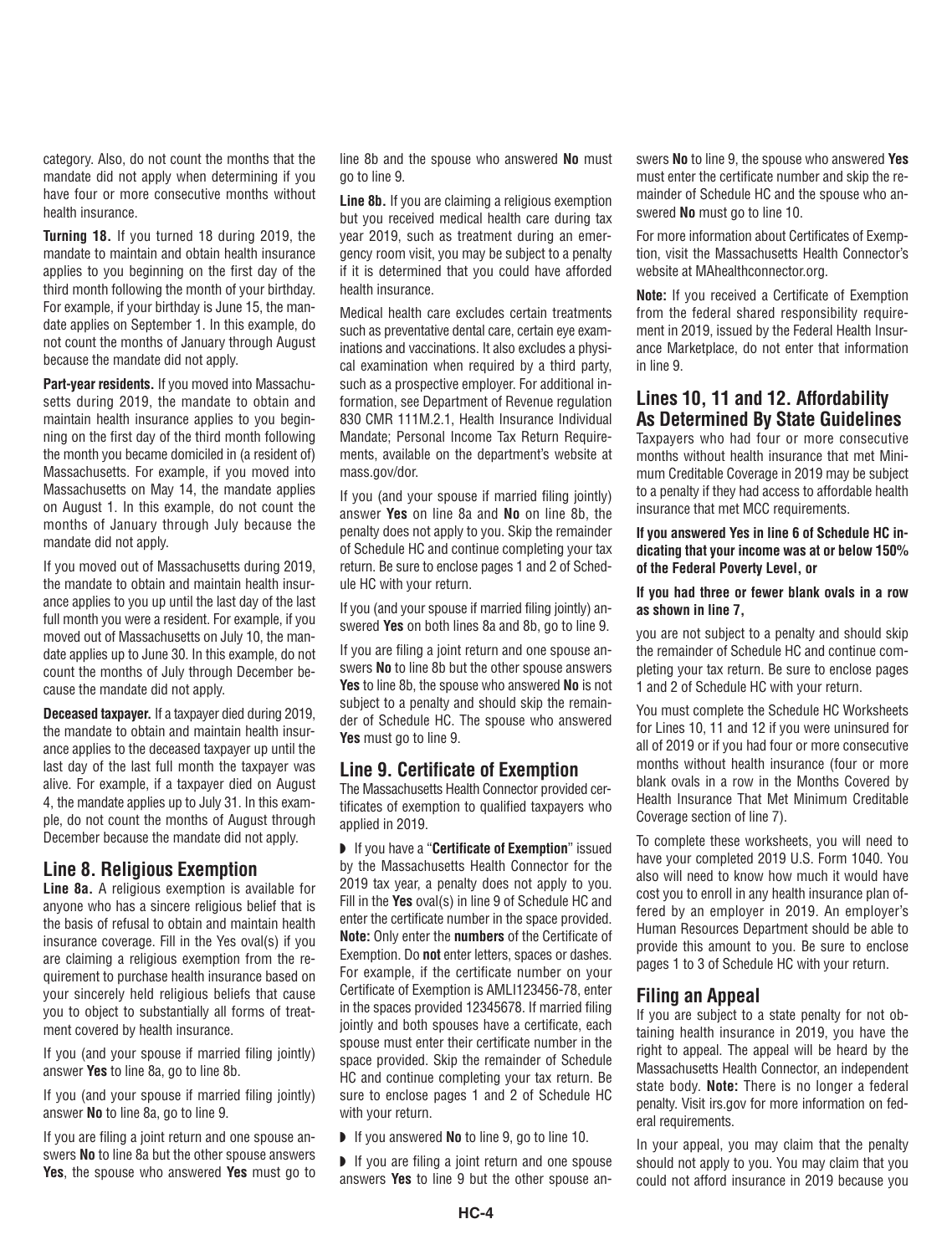experienced a hardship. To establish a hardship, you must be able to show that, during 2019:

**a.** You were homeless, more than 30 days in arrears in rent or mortgage payments, or received an eviction or foreclosure notice;

**b.** You received a shut-off notice, were shut off, or were refused the delivery of essential utilities (gas, electric, oil, water, or telephone);

**c.** You incurred a significant, unexpected increase in essential expenses resulting directly from the consequences of: (i) domestic violence; (ii) the death of a spouse, family member, or partner with primary responsibility for child care, where that spouse, family member, or partner shared household expenses with you; (iii) the sudden responsibility for providing full care for yourself, an aging parent or other family member, including a major, extended illness of a child that required a working parent to hire a full-time caretaker for the child; or (iv) a fire, flood, natural disaster, or other unexpected natural or human-caused event causing substantial household or personal damage for the individual filing the appeal.

**d.** Your financial circumstances were such that the expense of purchasing health insurance would have caused you to experience a serious deprivation of food, shelter, clothing or other necessities.

**e.** Your family size was so large that reliance on the affordability schedule (see Table 3: Affordability) to determine how much you could afford to pay for health insurance is inequitable.

**f.** During 2019 you purchased health insurance that did not meet Minimum Creditable Coverage requirements, but which was close to or substantially met those requirements, and you felt that your circumstances prevented you from buying other insurance that met the requirements.

**g.** During 2019 you purchased health insurance that did not meet Minimum Creditable Coverage requirements because that is all that your employer offered, and you felt that your circumstances prevented you from buying other insurance that met the requirements.

You may also base your appeal on other circumstances, such as the application of the affordability tables in Schedule HC to you is inequitable (for example, due to fluctuations in income or other changes in life circumstances that affect financial status during the year), you were unable to obtain government-subsidized insurance despite your income, or other circumstances that made you unable to purchase insurance despite your income.

If you file an appeal, you will be required to state your grounds for appealing, and provide further information and supporting documentation. Any statements and claims you make will be under pains and penalties of perjury.

#### **How to Appeal**

To appeal, you must fill in the oval for you (and your spouse, if applicable) on Schedule HC, Appeals Section that authorizes DOR to share information in your tax return, including Schedule HC, with the Massachusetts Health Connector, the independent state body that will hear the appeal. No penalty will be assessed by DOR pending the outcome of your appeal. Be sure to enclose pages 1 to 3 of Schedule HC with your return.

**Note:** If you are filing an appeal, make sure you have calculated the penalty amount that you are appealing, but do not assess yourself or enter a penalty amount on your income tax return.

If you (and/or your spouse, if married filing jointly) fill in that oval on your return, you will receive a follow-up letter from the Massachusetts Health Connector asking you to state your grounds for appeal in writing, and submit supporting documentation. **Failure to respond to that form within the time specified will lead to dismissal of your appeal. Also, you (and/or your spouse, if married filing jointly) are allowed only one opportunity to appeal.** The Massachusetts Health Connector will then review the information you provided. You may be required to participate in a hearing on your case. You will be required to state your claims under pains and penalties of perjury.

**Note:** Do not include any hardship documentation with your original return. You will be required to submit supporting hardship documentation at a later date during the appeal process.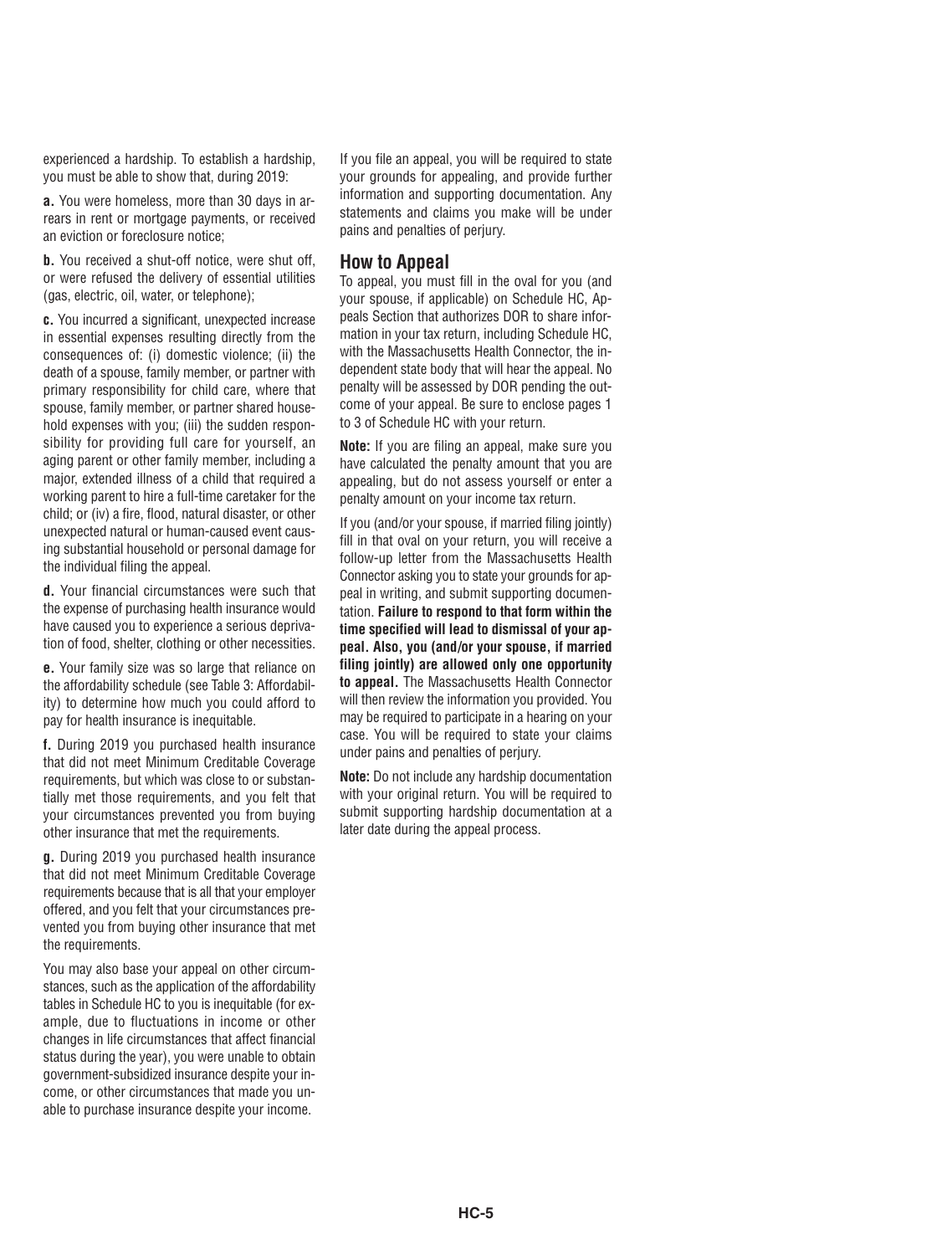### **Schedule HC Worksheets and Tables**

**Following are the necessary worksheets you may need to complete your 2019 Schedule HC. Retain these worksheets for your records. Do not submit these with your tax return.**

#### Schedule HC Worksheet for Line 6: Federal Poverty Level

- 1. Enter your federal adjusted gross income from Schedule HC, line 2 1
- 2. Enter the income amount that corresponds to your family size (as entered on Schedule HC, line 1c) from the 150% FPL column from Table 1. . . . . . . . . . . . . . . . . . . . . . . . . . . . . . . . . . . . . . . . . . . . . . . . . 2

If line 1 is less than or equal to line 2, your income in 2019 was at or below 150% of the Federal Poverty Level and the penalty does not apply to you in 2019. Fill in the Yes oval in line 6 of Schedule HC, skip the remainder of Schedule HC and continue completing your tax return.

If line 1 is greater than line 2, your income in 2019 was above 150% of the Federal Poverty Level. Fill in the No oval in line 6 of Schedule HC and go to line 7 of Schedule HC.

#### **Table 1: Federal Poverty Level, Annual Income Standards**

| Family size* | <b>150% FPL</b> |
|--------------|-----------------|
|              | \$18,210        |
| 2            | \$24,690        |
| 3            | \$31,170        |
| 4            | \$37,650        |
| 5            | \$44,130        |
| 6            | \$50,610        |
| 7            | \$57,090        |
| 8            | \$63,570        |
| additional   | $+ $6,480$      |

**\*Include only yourself, your spouse (if living in the same household at any point during the year), and any dependents as claimed on Form 1, line 2b or Form 1-NR/PY, line 4b. If married filing separately and living in the same household at any point during the year, include all dependents claimed by you and your spouse.**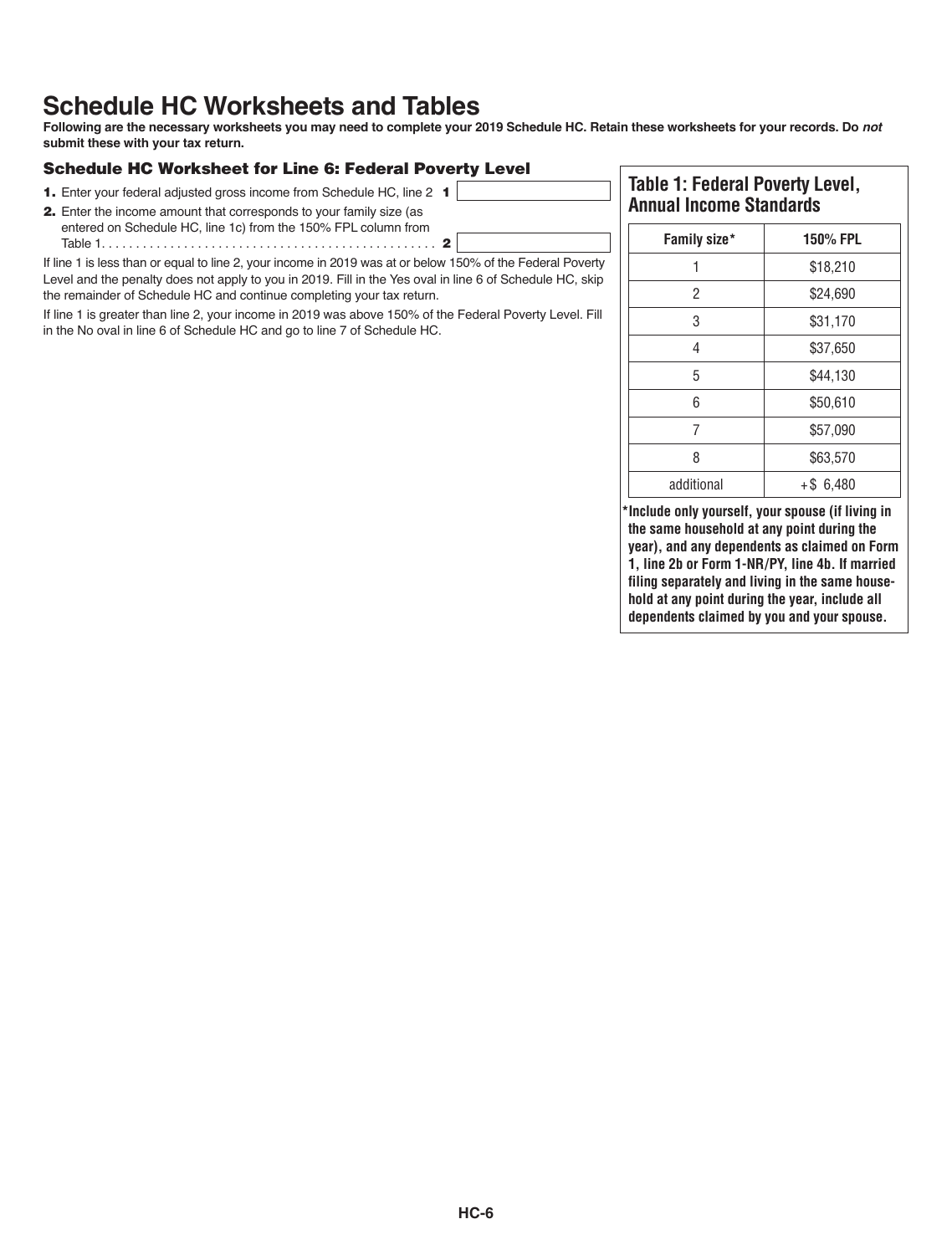#### Schedule HC Worksheet for Line 10: Eligibility for Employer-Sponsored Insurance That Met Minimum Creditable Coverage

The following worksheet will determine if you could have afforded employer-sponsored health insurance that met Minimum Creditable Coverage in 2019 (the employer's Human Resources Department should be able to provide this information to you). Complete only if you (and/or your spouse if married filing jointly) were eligible for insurance that met Minimum Creditable Coverage offered by an employer for the entire period you were uninsured in 2019 that covered you, and your spouse and dependent children, if any. If an employer did not offer health insurance that met Minimum Creditable Coverage that covered you, and your spouse and dependent children, if any, or if you were not eligible for insurance that met Minimum Creditable Coverage offered by an employer, you were self-employed or you were unemployed, fill in the No oval(s) in line 10 of Schedule HC and complete the Schedule HC Worksheet for Line 11 on page HC-8.

**Note:** If you answered Yes in line 6 of Schedule HC indicating that your income was at or below 150% of the Federal Poverty Level or you had three or fewer blank ovals in a row during the period that the mandate applied on line 7 of Schedule HC, the penalty does not apply to you. Do not complete this worksheet. Skip the remainder of Schedule HC and continue completing your return. Be sure to enclose Schedule HC with your return. If an employer offered you free health insurance coverage in 2019 that met Minimum Creditable Coverage (the employer's Human Resources Department should be able to provide this information to you), you are deemed able to afford health insurance and are subject to a penalty. Fill in the Yes oval(s) in line 10 of Schedule HC and go to the Health Care Penalty Worksheet on page HC-11.

1. Enter your federal adjusted gross income from U.S. Form 1040, line 8b. . . . . . . . . . . . . . . . . . . . . . . . . . . . . . . . . . . . . . . . . 1

**If line 1 is less than or equal to:** \$18,210 if single or married filing separately with no dependents; \$24,690 if married filing jointly with no dependents or head of household/married filing separately with one dependent; or \$31,170 if married filing jointly with one or more dependents or head of household/ married filing separately with two or more dependents, you are deemed unable to afford employer-sponsored health insurance that met Minimum Creditable Coverage requiring an employee contribution. Fill in the No oval(s) in line 10 of Schedule HC. Skip the remainder of this worksheet and go to the Schedule HC Worksheet for Line 11 on page HC-8.

If line 1 is more than: \$18,210 if single or married filing separately with no dependents; \$24,690 if married filing jointly with no dependents or head of household/married filing separately with one dependent; or \$31,170 if married filing jointly with one or more dependents or head of household/married filing separately with two or more dependents, **go to line 2**.

| 2. Enter the lowest monthly premium cost of health insurance that would cover you, and your spouse and dependent children,        |  |
|-----------------------------------------------------------------------------------------------------------------------------------|--|
| if any, offered to you during your uninsured period in 2019 through an employer. The employer's Human Resources Depart-           |  |
|                                                                                                                                   |  |
| 3. Enter the affordable premium as a percentage of income that corresponds with your income range (from line 1 of worksheet)      |  |
| and filing status from Table 3: Affordability on page HC-10. To find this amount, look at the row for your income range in col. a |  |

4. Multiply 1 by line 3. . . . . . . . . . . . . . . . . . . . . . . . . . . . . . . . . . . . . . . . . . . . . . . . . . . . . . . . . . . . . . . . . . . . . . . . . . . . . . . . . . . . 4 **Note:** When you multiply by a percentage, move the decimal point two places to the left first. For example, if your percentage is 7.40%, multiply your income by 0.0740.

5. Divide line 4 by 12 to calculate the monthly premium considered affordable to you. . . . . . . . . . . . . . . . . . . . . . . . . . . . . . . . . 5

of the appropriate table based on your filing status and go to column b to find the percentage. . . . . . . . . . . . . . . . . . . . . . . . . . 3

**If line 2 is less than or equal to line 5:** you are deemed able to afford employer-sponsored health insurance that met Minimum Creditable Coverage during your uninsured period(s), which you did not obtain, and you are subject to a penalty. Fill in the Yes oval(s) in line 10 of Schedule HC, and go to the Health Care Penalty Worksheet on page HC-11.

**If line 2 is greater than line 5:** you could not afford health insurance that met Minimum Creditable Coverage offered to you by your employer, fill in the No oval(s) in line 10 of Schedule HC, and complete the following Schedule HC Worksheet for Line 11 on page HC-8.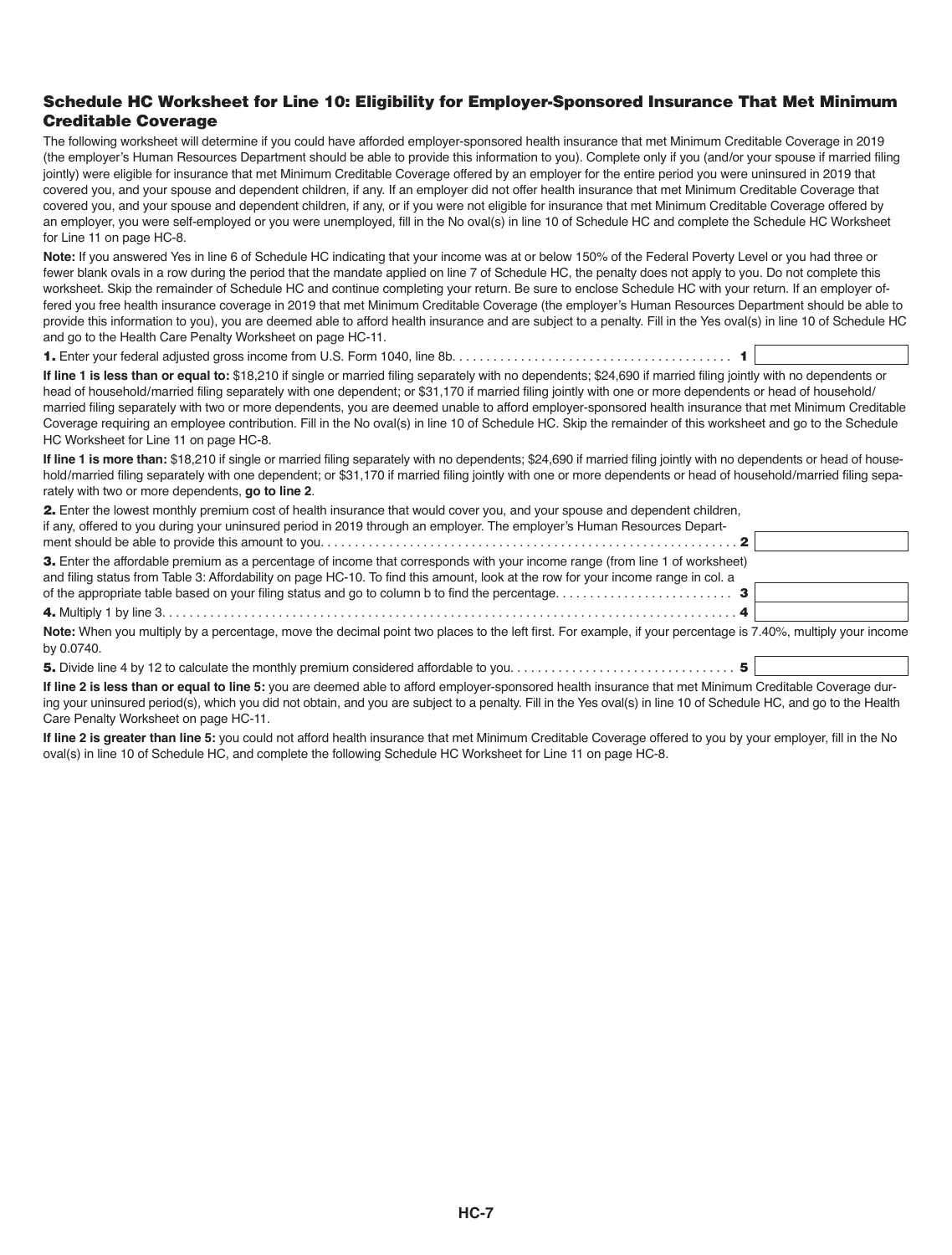#### Schedule HC Worksheet for Line 11: Eligibility for Government-Subsidized Health Insurance

The following worksheet will determine if you were eligible for government-subsidized health insurance in 2019. Complete the following worksheet only if an employer did not offer you affordable health insurance that met Minimum Creditable Coverage requirements, as determined in the Schedule HC Worksheet for Line 10.

**Note:** If you answered Yes in line 6 of Schedule HC indicating that your income was at or below 150% of the Federal Poverty Level or you had three or fewer blank ovals in a row during the period that the mandate applied on line 7 of Schedule HC, the penalty does not apply to you. Do not complete this work sheet. Skip the remainder of Schedule HC and continue completing your return.

If married filing separately and living in the same household, each spouse must combine their income figures from their separate U.S. returns when completing this worksheet.

1. Enter your federal adjusted gross income from U.S. Form 1040, line 8b. . . . . . . . . . . . . . . . . . . . . . . . . . . . . . . . . . . . . . . . . . . . . . . . . . 1

2. Enter the amount from the Income column, based on your family size 2

**If line 1 is greater than line 2:** you were ineligible for government-subsidized health insurance in 2019 and must fill in the No oval(s) in line 11 of Schedule HC, and go to Schedule HC Worksheet for Line 12 to determine if you were deemed able to afford private health insurance.

**If line 1 is less than or equal to line 2, and at any point during the period when you were uninsured:** you were not a citizen or a non-citizen legally residing in the U.S., or an employer offered an individual plan that cost less than 9.86% of your household income and met minimum value standards (the employer's Human Resources Department should be able to provide this information to you), or you applied for MassHealth or subsidized coverage through the Health Con nector and were denied because you were ineligible for services, **you are deemed ineligible for government-subsidized health insurance in 2019**. Fill in the No oval(s) in line 11 of Schedule HC, and go to Schedule HC Worksheet for Line 12 to determine if you were able to afford private health insurance.

If line 1 is less than or equal to line 2, and none of the above conditions apply, you would have been deemed eligible for government-subsidized health insurance in 2019, which you did not obtain and you are subject to a penalty. Fill in the Yes oval(s) in line 11 of Schedule HC and go to the Health Care Penalty Worksheet on page HC-11. **Note:** If you believe that, during the period when you were uninsured, your income was actually too high to qualify for government-subsidized insurance, you may have grounds to appeal the penalty. Fill in the Yes oval(s) in line 11 of Schedule HC and go to the instructions for the Appeals section.

#### **Table 2: Income at 300% of the Federal Poverty Level**

| Family size* | <b>Income</b> |
|--------------|---------------|
|              | \$36,420      |
| 2            | \$49,380      |
| 3            | \$62,340      |
| 4            | \$75,300      |
| 5            | \$88,260      |
| հ            | \$101,220     |
|              | \$114,180     |
|              | \$127,140     |

**\*Include only yourself, your spouse (if married** filing a joint return) and any dependent children **you claim on your federal tax return in your family size. For family size over 8, add** \$12,960 for each additional family member.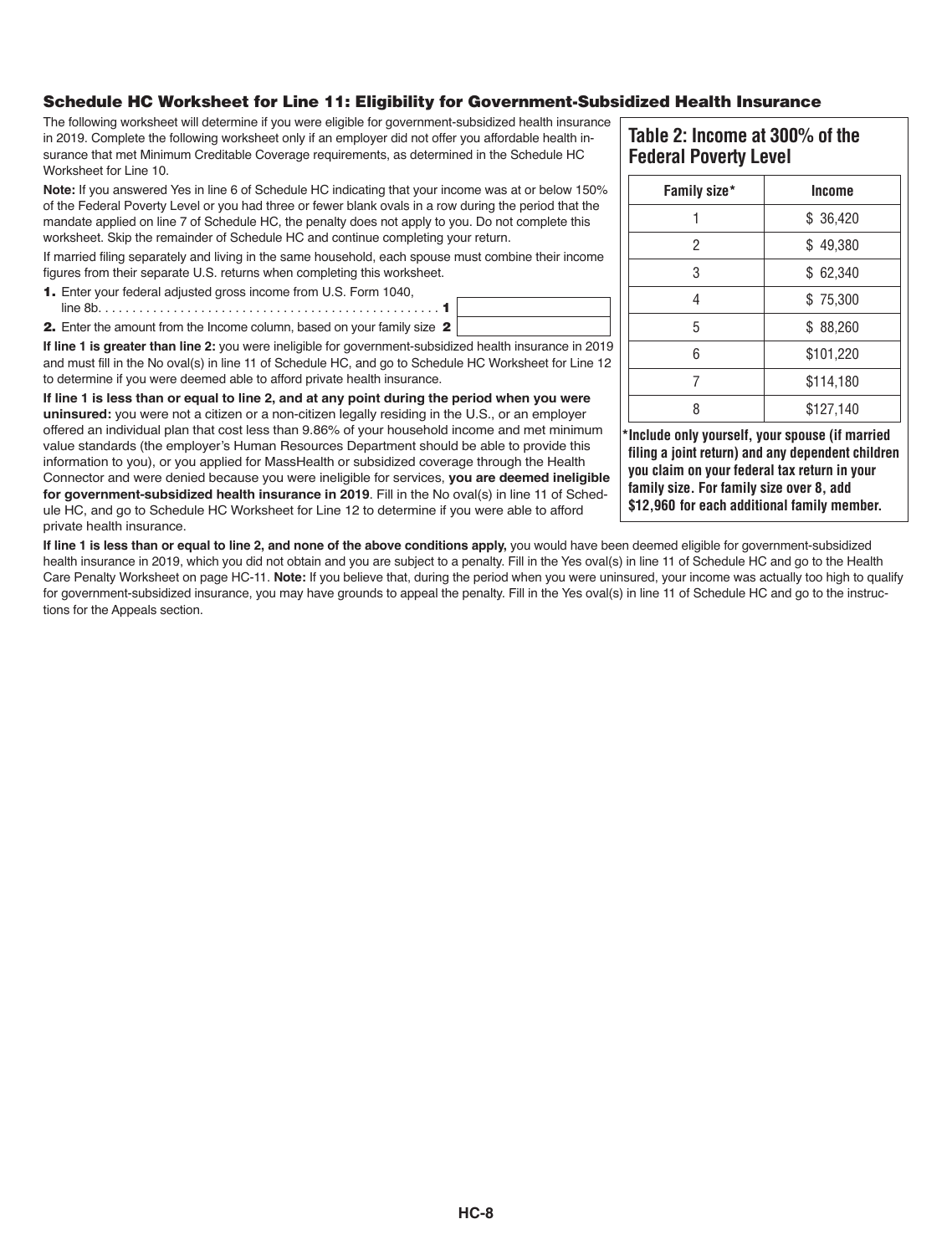#### Schedule HC Worksheet for Line 12: Ability to Purchase Affordable Private Health Insurance That Met Minimum Creditable Coverage

The following worksheet will determine if you could have purchased affordable private health insurance that met Minimum Creditable Coverage in 2019. Complete the following worksheet only if you (and/or your spouse if married filing jointly) were deemed ineligible for government-subsidized health insurance, as determined in the Schedule HC Worksheet for line 11.

**Note:** If you answered Yes in line 6 of Schedule HC indicating that your income was at or below 150% of the Federal Poverty Level or you had three or fewer blank ovals in a row during the period that the mandate applied in line 7 of Schedule HC, the penalty does not apply to you. Do not complete this worksheet. Skip the remainder of Schedule HC and continue completing your return. Be sure to enclose Schedule HC with your return.

| 2. Enter the monthly premium that corresponds with your county of residency, age (if married filing a joint return, use the                                                                                                                                                                       |  |
|---------------------------------------------------------------------------------------------------------------------------------------------------------------------------------------------------------------------------------------------------------------------------------------------------|--|
| Go to the table that corresponds to your county of residency and go to the row for your age range and then go to the column based on your filing status to<br>find the monthly premium amount.                                                                                                    |  |
| <b>3.</b> Enter the affordable premium as a percentage of income that corresponds with your income range (from line 1 of worksheet) and filing status from Table 3:<br>Affordability on page HC-10. To find this amount, look at the row for your income range in col. a of the appropriate table |  |
|                                                                                                                                                                                                                                                                                                   |  |
| Note: When you multiply by a percentage, move the decimal point two places to the left first. For example, if your percentage is 7.40%, multiply your income<br>by 0.0740.                                                                                                                        |  |

5. Divide line 4 by 12 to calculate the monthly premium considered affordable to you. . . . . . . . . . . . . . . . . . . . . . . . . . . . . . . . . 5 **If line 2 is greater than line 5:** you are deemed unable to afford health insurance that met Minimum Creditable Coverage and not subject to a penalty, and you must fill in the No oval(s) in line 12 of Schedule HC and skip the remainder of Schedule HC and continue completing your tax return.

**If line 2 is less than or equal to line 5:** you are deemed able to afford private health insurance that met Minimum Creditable Coverage, which you did not obtain; you are subject to a penalty and you must fill in the Yes oval(s) in line 12 of Schedule HC and go to the Health Care Penalty Worksheet on page HC-11.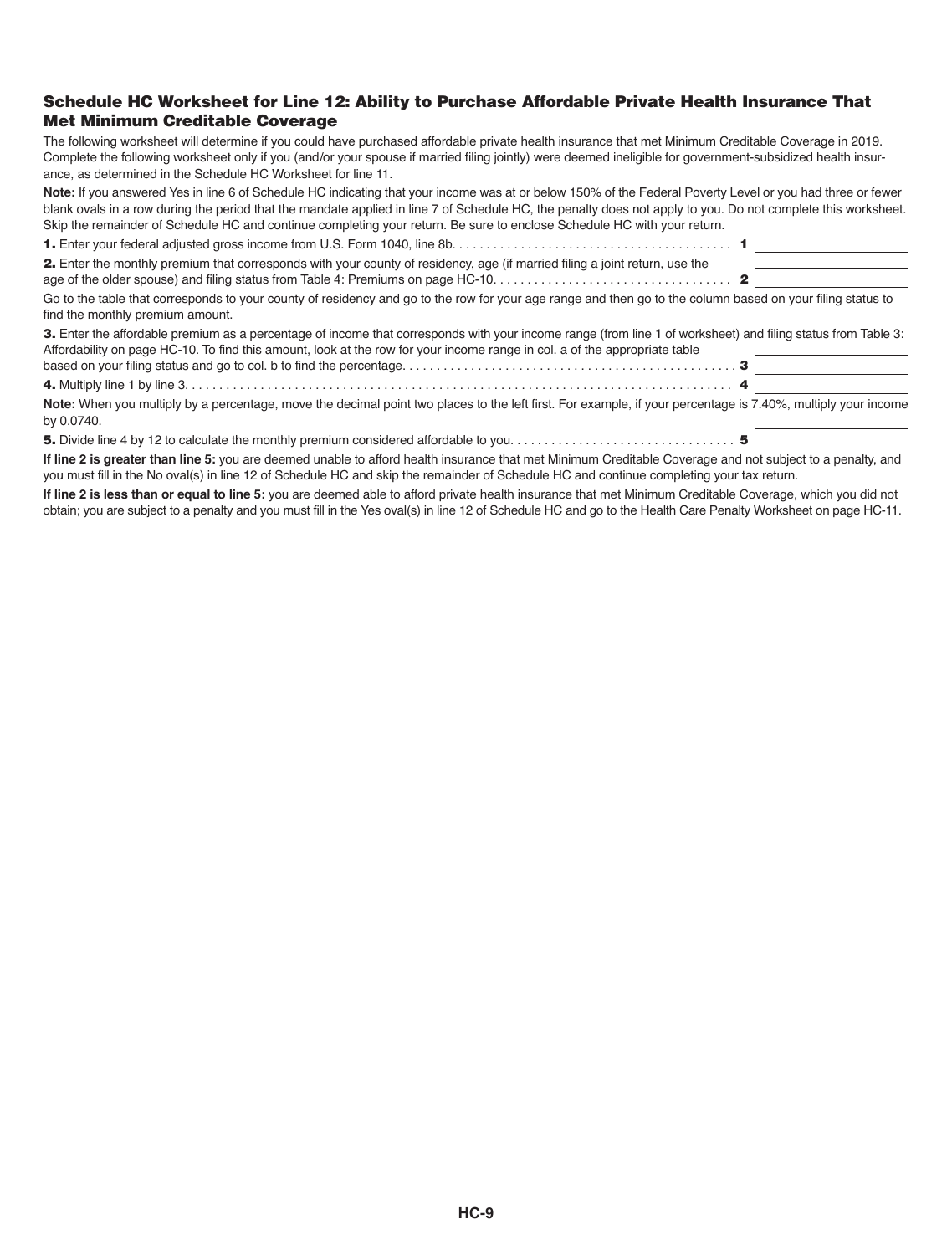#### **Table 3: Affordability Table 4: Premiums**

| <b>Individual or Married Filing Separately (no dependents)</b> |          |                                          |  |
|----------------------------------------------------------------|----------|------------------------------------------|--|
| a. Federal adjusted gross income                               |          | b. Affordable premium<br>as a percentage |  |
| <b>From</b>                                                    | To       | of income                                |  |
| S<br>O                                                         | \$18,210 | $0.00\%$                                 |  |
| \$18,211                                                       | \$24,280 | $2.90\%$                                 |  |
| \$24.281                                                       | \$30.350 | 4.20%                                    |  |
| \$30.351                                                       | \$36,420 | $5.00\%$                                 |  |
| \$36.421                                                       | \$42.490 | 7.45%                                    |  |
| \$42.491                                                       | \$48.560 | 7.60%                                    |  |
| \$48,561                                                       |          | 8.00%                                    |  |

#### **Married Filing Jointly with no dependents or Head of Household/ Married Filing Separately with one dependent**

| a. Federal adjusted gross income |          | b. Affordable premium<br>as a percentage |  |
|----------------------------------|----------|------------------------------------------|--|
| <b>From</b>                      | To       | of income                                |  |
| \$<br><sup>0</sup>               | \$24,690 | $0.00\%$                                 |  |
| \$24,691                         | \$32,920 | 4.30%                                    |  |
| \$32,921                         | \$41,150 | 6.20%                                    |  |
| \$41,151                         | \$49,380 | 7.35%                                    |  |
| \$49.381                         | \$57,610 | 7.45%                                    |  |
| \$57,611                         | \$65,840 | 7.60%                                    |  |
| \$65,841                         |          | $8.00\%$                                 |  |

#### **Married Filing Jointly with one or more dependents or Head of Household/Married Filing Separately with two or more dependents**

|             | a. Federal adjusted gross income | b. Affordable premium<br>as a percentage |
|-------------|----------------------------------|------------------------------------------|
| <b>From</b> | To                               | of income                                |
| S<br>0      | \$31,170                         | $0.00\%$                                 |
| \$31,171    | \$41,560                         | 3.40%                                    |
| \$41,561    | \$51,950                         | 4.90%                                    |
| \$51,951    | \$62,340                         | 5.85%                                    |
| \$62,341    | \$72,730                         | 7.45%                                    |
| \$72,731    | \$83,120                         | 7.60%                                    |
| \$83,121    |                                  | $8.00\%$                                 |

| Region 1. Berkshire, Franklin and Hampshire Counties |                         |                                          |                     |
|------------------------------------------------------|-------------------------|------------------------------------------|---------------------|
| Age                                                  | Individual <sup>1</sup> | <b>Married couple</b><br>(no dependents) | Family <sup>2</sup> |
| $0 - 30$                                             | \$231                   | \$461                                    | \$596               |
| $31 - 34$                                            | \$250                   | \$500                                    | \$639               |
| $35 - 39$                                            | \$257                   | \$513                                    | \$652               |
| $40 - 44$                                            | \$275                   | \$549                                    | \$688               |
| $45 - 49$                                            | \$314                   | \$627                                    | \$766               |
| $50 - 54$                                            | \$364                   | \$728                                    | \$868               |
| $55+$                                                | \$375                   | \$750                                    | \$889               |

#### **Region 2. Barnstable, Bristol, Essex, Hampden, Middlesex, Norfolk, Plymouth, Suffolk and Worcester Counties**

| Age       | Individual <sup>1</sup> | <b>Married couple</b><br>(no dependents) | Family <sup>2</sup> |
|-----------|-------------------------|------------------------------------------|---------------------|
| $0 - 30$  | \$257                   | \$514                                    | \$665               |
| $31 - 34$ | \$279                   | \$558                                    | \$713               |
| $35 - 39$ | \$286                   | \$572                                    | \$728               |
| $40 - 44$ | \$306                   | \$612                                    | \$768               |
| $45 - 49$ | \$350                   | \$699                                    | \$855               |
| $50 - 54$ | \$406                   | \$812                                    | \$968               |
| $55+$     | \$418                   | \$836                                    | \$992               |

#### **Region 3. Dukes and Nantucket Counties**

| Age       | Individual <sup>1</sup> | <b>Married couple</b><br>(no dependents) | Family <sup>2</sup> |
|-----------|-------------------------|------------------------------------------|---------------------|
| $0 - 30$  | \$342                   | \$683                                    | 885<br>\$           |
| $31 - 34$ | \$421                   | \$842                                    | \$1,077             |
| $35 - 39$ | \$432                   | \$864                                    | \$1,099             |
| $40 - 44$ | \$463                   | \$925                                    | \$1,160             |
| $45 - 49$ | \$528                   | \$1,056                                  | \$1,291             |
| $50 - 54$ | \$614                   | \$1,227                                  | \$1,462             |
| $55+$     | \$632                   | \$1,263                                  | \$1,498             |

**1. Includes married filing separately (no dependents).**

**2. Head of household or married couple with dependent(s).**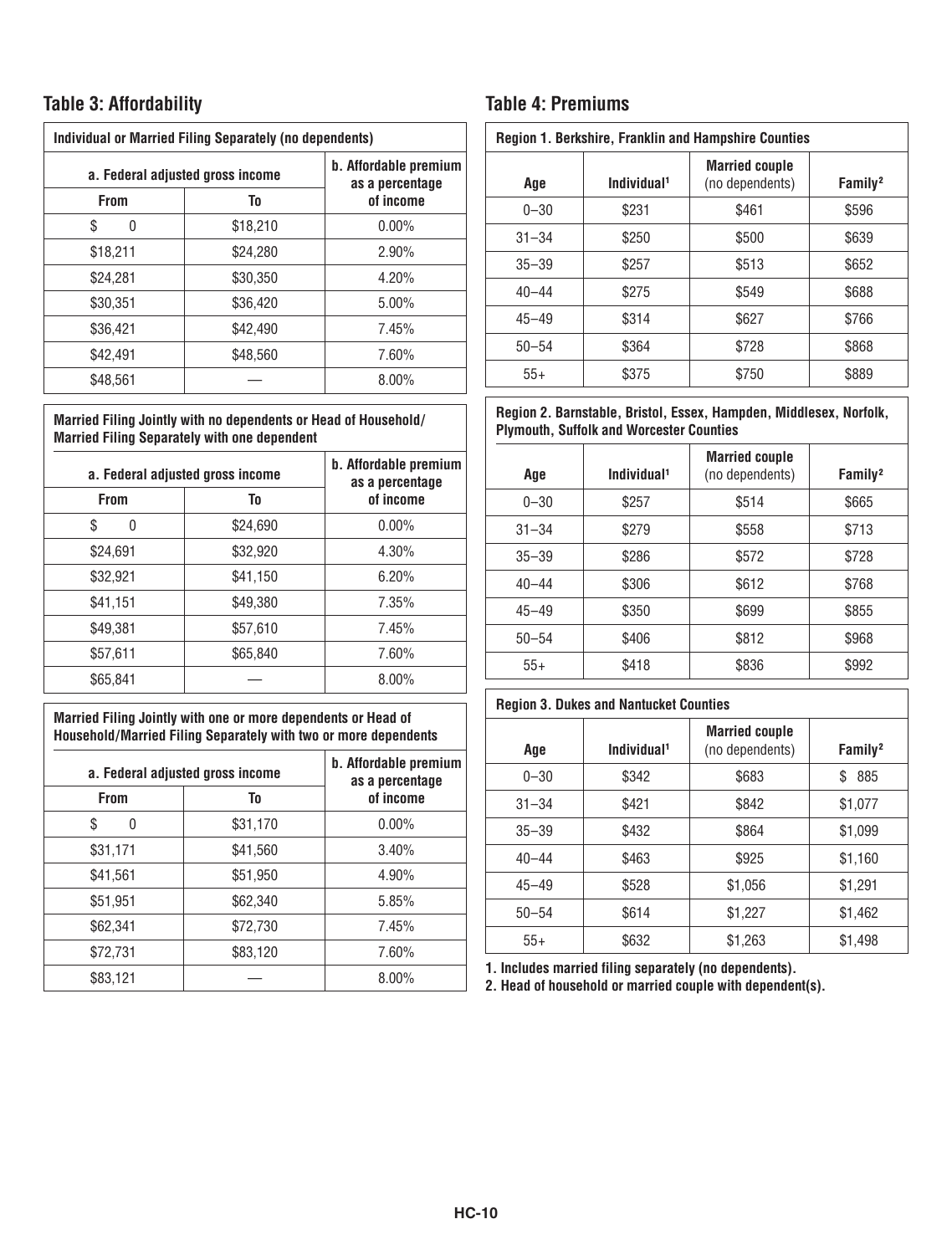#### Health Care Penalty Worksheet

Complete the following worksheet to calculate the penalty. If married filing a joint return and both you and your spouse are subject to a penalty, separate worksheets must be filled out to calculate the separate penalty amounts for you and your spouse, using your married filing jointly income. Each separate penalty amount must then be entered on Form 1, line 34a and line 34b or Form 1-NR/PY, line 39a and line 39b.

**Note:** If you answered Yes in line 6 of Schedule HC indicating that your income was at or below 150% of the Federal Poverty Level, the penalty does not apply to you. Do not complete this worksheet. Skip the remainder of Schedule HC and continue completing your tax return.

| 2. Look at Table 5, Annual Income Standards, and enter col. A, B, C or D, based on your family size (from line 1c of<br>3. Based on the column entered in line 2, go to Table 6, Penalties for 2019, to determine the monthly penalty amount.<br>4. Enter the number of gap(s) in coverage of four or more consecutive months in which you were uninsured, as shown in<br>Schedule HC, line 7. (Turning 18, Part-Year Residents or a Taxpayer Was Deceased: When completing line 4, do not<br>include the number of unfilled ovals for months that the mandate did not apply, as determined in Schedule HC, line 7.)<br>If you were uninsured for all of 2019 or for the period that the mandate applied, enter $0, \ldots, \ldots, \ldots, \ldots, \ldots, \ldots, \mathbf{4}$<br>5. Enter the total number of months for the gap(s) in coverage in which you were uninsured from line 4. If you were |
|--------------------------------------------------------------------------------------------------------------------------------------------------------------------------------------------------------------------------------------------------------------------------------------------------------------------------------------------------------------------------------------------------------------------------------------------------------------------------------------------------------------------------------------------------------------------------------------------------------------------------------------------------------------------------------------------------------------------------------------------------------------------------------------------------------------------------------------------------------------------------------------------------------|

If you are subject to a penalty because you are deemed able to afford insurance in 2019 but did not obtain it, you may appeal the application of the penalty to you. Instructions for filing an appeal can be found online at mass.gov/dor. If you are filing an appeal, do not enter a penalty amount on Form 1, line 34a or line 34b or Form 1-NR/PY, line 39a or line 39b. If you are not appealing the penalty, enter the penalty amount from line 8 on Form 1, line 34a or line 34b or Form 1-NR/PY, line 39a or line 39b.

#### **Table 5: Annual Income Standards Table 6: Penalties for 2019**

| Family         |                       | Col. A                             |              | Col. B                                     |              | Col. C                             | Col. D       |
|----------------|-----------------------|------------------------------------|--------------|--------------------------------------------|--------------|------------------------------------|--------------|
| size           | <b>From</b>           | To                                 | <b>From</b>  | To                                         | <b>From</b>  | To                                 | Above        |
| 1              | \$18,211              | $-$ \$24.280                       | \$24.281     | \$30,350<br>$\qquad \qquad -$              | \$30.351     | $-$ \$36.420                       | \$36,420     |
| $\overline{2}$ | 24.691                | 32,920                             | 32.921       | 41.150<br>$\overline{\phantom{0}}$         | 41.151       | 49,380                             | 49,380       |
| 3              | 31.171                | 41.560<br>$\qquad \qquad -$        | 41.561       | 51,950<br>$\overline{\phantom{m}}$         | 51.951       | 62,340<br>$\overline{\phantom{m}}$ | 62,340       |
| 4              | 37.651                | 50.200                             | 50.201       | 62,750<br>$\overline{\phantom{0}}$         | 62.751       | 75,300<br>$\overline{\phantom{0}}$ | 75.300       |
| 5              | 44.131                | 58.840<br>$\qquad \qquad -$        | 58.841       | 73.550<br>$\overbrace{\phantom{12322111}}$ | 73.551       | 88,260                             | 88,260       |
| 6              | 50.611                | 67.480<br>$\qquad \qquad -$        | 67.481       | 84,350<br>$\overline{\phantom{m}}$         | 84.351       | $-101.220$                         | 101,220      |
| 7              | 57.091                | 76,120                             | 76.121       | 95.150                                     | 95.151       | $-114.180$                         | 114.180      |
| 8              | 63.571                | 84.760<br>$\overline{\phantom{0}}$ | 84.761       | 105.950<br>$\qquad \qquad -$               | 105.951      | $-127.140$                         | 127,140      |
|                | additional $+ $6.480$ | $+$ \$ 8.640                       | $+$ \$ 8.640 | $+$ \$10,800                               | $+$ \$10.800 | $+$ \$12.960                       | $+$ \$12.960 |

| Col. | <b>Monthly penalty amount</b> |
|------|-------------------------------|
|      | \$22.00                       |
|      | \$42.00                       |
| r    | \$63.00                       |
|      | \$127.00                      |